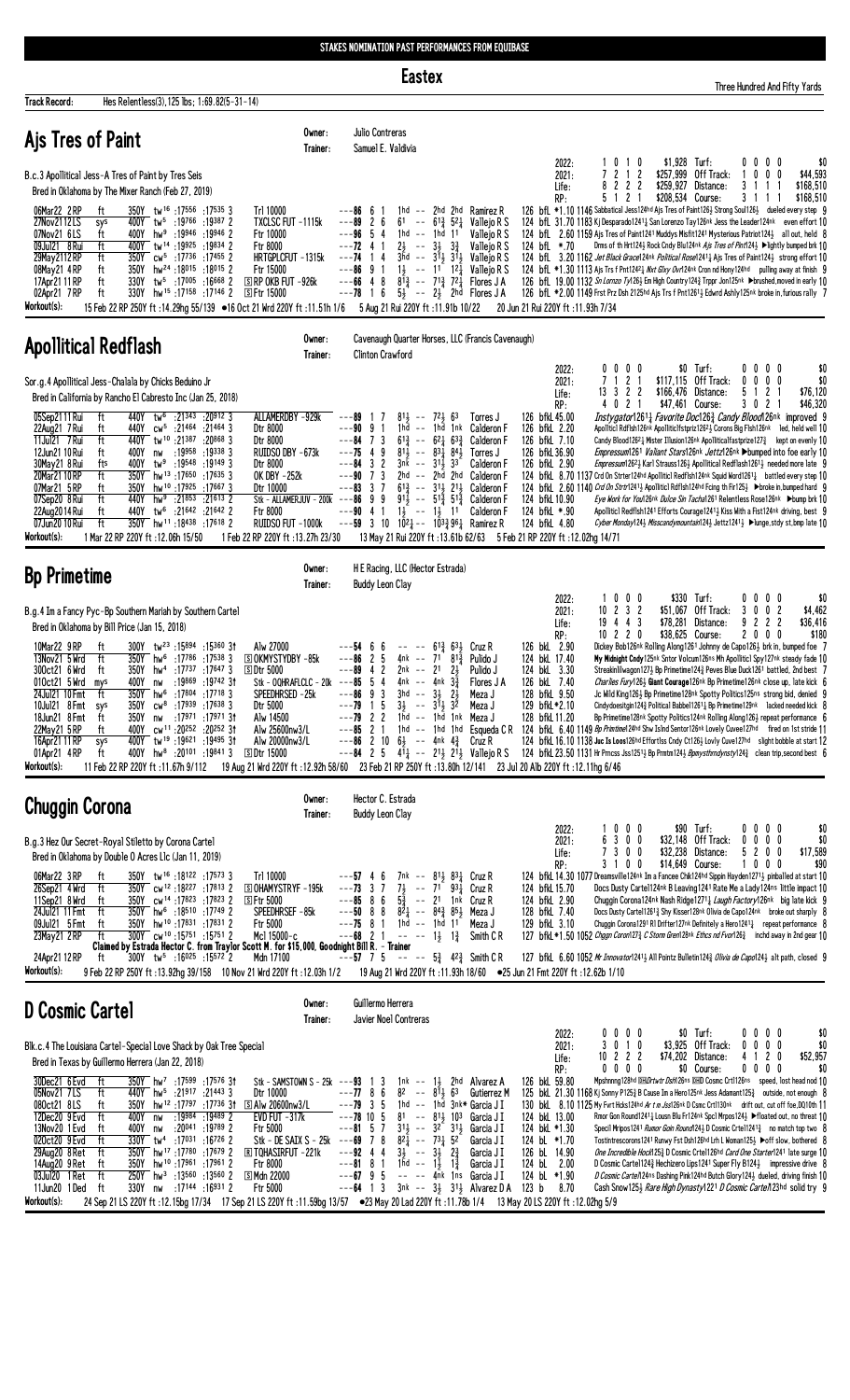| Dangerous Cartel                                                                                                                                                                                                                                                                                                                                                                                                                                                                                                                                                                                                                                                                                                                                                                                                                                                                                                                                                                                                                                                                           | Owner:<br>Trainer:            | Marvin Fuentes<br>Guillermo Valdivia                                                                                                                                                                                                                                                                                                                                                                                                                                                                                                                                                                                                                                                                                                                   |                                                                                                                                                                                                                                                                                                                                                                                                                                                                                                                                                                                                                                                                                                                                                                                                                                                                                                                                                                                                                                                                                                                                                                                                                                                                                                                                                                                                                       |
|--------------------------------------------------------------------------------------------------------------------------------------------------------------------------------------------------------------------------------------------------------------------------------------------------------------------------------------------------------------------------------------------------------------------------------------------------------------------------------------------------------------------------------------------------------------------------------------------------------------------------------------------------------------------------------------------------------------------------------------------------------------------------------------------------------------------------------------------------------------------------------------------------------------------------------------------------------------------------------------------------------------------------------------------------------------------------------------------|-------------------------------|--------------------------------------------------------------------------------------------------------------------------------------------------------------------------------------------------------------------------------------------------------------------------------------------------------------------------------------------------------------------------------------------------------------------------------------------------------------------------------------------------------------------------------------------------------------------------------------------------------------------------------------------------------------------------------------------------------------------------------------------------------|-----------------------------------------------------------------------------------------------------------------------------------------------------------------------------------------------------------------------------------------------------------------------------------------------------------------------------------------------------------------------------------------------------------------------------------------------------------------------------------------------------------------------------------------------------------------------------------------------------------------------------------------------------------------------------------------------------------------------------------------------------------------------------------------------------------------------------------------------------------------------------------------------------------------------------------------------------------------------------------------------------------------------------------------------------------------------------------------------------------------------------------------------------------------------------------------------------------------------------------------------------------------------------------------------------------------------------------------------------------------------------------------------------------------------|
| B.c.4 Coronado Cartel-Dangerous Dawn by Leaving Memories<br>Bred in Oklahoma by Jerry Bailey (Apr 02, 2018)<br>400Y tw <sup>4</sup> :20356 :19645 3<br>Dtr 8000<br>30May21 1 Rui<br>wfs<br>01Apr21 9RP<br>ft<br>400Y hw <sup>9</sup> :20 <sup>306</sup> :19761 3<br><b>SDtr 15000</b><br>07Mar21 7RP<br>350Y<br>ft<br>hw <sup>11</sup> :18066:175843<br>Dtr 10000<br>27Sep20 5 Wrd<br>350Y<br>hw <sup>10</sup> :17641 :17532 2<br><b>SOHAMYSTRYF-142k</b><br>ft<br>:17 <sup>788</sup> :17 <sup>788</sup> 2<br>12Sep20 9 Wrd<br>ft<br>350Y<br><b>SFtr 5000</b><br>nw<br>ft<br>350Y<br>hw <sup>13</sup> :18583:180732<br>22May 2013 Rui<br>Ftr 8000<br>hw <sup>11</sup> :16913:16908 2<br>$\Box$ RP OKB FUT -270 $k$<br>18Apr20 9RP<br>ft<br>330Y<br>ft<br>330Y tw <sup>11</sup> :16 <sup>740</sup> :16 <sup>663</sup> 2<br>S Ftr 15000<br>03Apr20 4RP<br>12Mar20 2 RP<br>250Y<br>tw <sup>15</sup> :13292:13247 2<br>ft<br>Mdn 18100<br>Workout(s):<br>2 Mar 22 RP 250Y ft :13.77hg 28/168 19 Feb 22 RP 220Y ft :12.08h 23/94                                                                |                               | $72\frac{3}{4}$ -- $73\frac{1}{2}$ 64 $\frac{3}{4}$ Torres J<br>$---57$ 8<br>8<br>$6^{2}$<br>---76<br>4 7<br>$- - 62\frac{3}{4} 63\frac{1}{4}$<br>Smith C R<br>$---769$<br>8<br>$62\frac{3}{4}$ -- $42\frac{1}{2}$ 43<br>Smith C R<br>$---90$ 8 4<br>$3\frac{3}{4}$<br>$3nk$ -- $31$<br>Flores J A<br>---83<br>$1\frac{1}{2}$<br>$-- 1\frac{1}{2}$ 1<br>Flores J A<br>$---63$ 3 8<br>$9\bar{2}$ -- $9\bar{2}$ $\bar{3}$ $7\bar{3}$ $\bar{3}$<br>Flores J A<br>1 hd -- 1 hd<br>$---79$ 3 4<br>2ns<br>Gutierrez G<br>$---77$ 14<br>$1\frac{1}{2}$ -- 1hd $2\frac{1}{2}$<br>Gutierrez G<br>---68<br>$---$ 4nk 4nk Wilson R R<br>14<br>13 May 21 Rui 220Y ft: 11.94h 13/63                                                                                 | $$0$ Turf:<br>0<br>$0\,0\,0$<br>$0\,0\,0\,0$<br>\$0<br>2022:<br>2021:<br>3<br>$0\ 0\ 0$<br>\$828<br>Off Track:<br>$0\quad 0$<br>$\mathbf{0}$<br>\$160<br>1 <sub>2</sub><br>\$176,914<br>Distance:<br>10<br>\$20,822<br>9<br>4<br>-1<br>Life:<br>-1<br>20<br>$\mathbf 0$<br>\$578<br>RP:<br>\$156,510 Course:<br>0<br>0<br>0<br>126 bfL 23.10<br>Dulce Sin Tch12631 One Fabulous Prize126nk Troubleshooting128nk not a threat 9<br>127 bfL 21.00 1163 Candy Blood12611 Everlong125ns Apollitical Bird12411 good trip, outrun 9<br>127 bfL *1.60 1183 Relentlessly1241} Willie McBride1241 Party Fare125nk ▶off slow, decent finish 9<br>124 bfL 3.40<br>Jss Is the Boss1243 Cindydoesitgin124 <sup>nk</sup> Dngerous Crtel1241 clean trip outside 10<br>124 bfL 2.30<br>Dangerous Cartel1243 Bv Austin1243 Zooming de Capo124ns winners bid 7<br>125 bfL *.30<br>For the Irony124hd Fmous Shining Str126nk Sikario12423 > strong bmp into foe st 9<br>129 bfl. 32.90 1074 Ey Wrk for Yo127ns Dngros Crt1129nk Jss Is th Boss124hd nippd slimmest margin 9<br>129 bfl. 8.50 1094 Ey Work for You126} Dngrous Crte1129} A Vlint Choice127hd dueled, outfinished 10<br>124 bfL 7.30 1095 Contnder124ns Jess Bit of Cndy125hd Df Fbulous Ace124hd in mix, driving finish 10<br>25 Feb 21 RP 220Y ft: 12.45h 109/167                                                                                                        |
| Dashin Approach                                                                                                                                                                                                                                                                                                                                                                                                                                                                                                                                                                                                                                                                                                                                                                                                                                                                                                                                                                                                                                                                            | Owner:<br>Trainer:            | Peggy and George Cobb<br><b>Clinton Crawford</b>                                                                                                                                                                                                                                                                                                                                                                                                                                                                                                                                                                                                                                                                                                       | \$2,373 Turf:<br>2010<br>$0\,0\,0\,0$<br>\$0<br>2022:                                                                                                                                                                                                                                                                                                                                                                                                                                                                                                                                                                                                                                                                                                                                                                                                                                                                                                                                                                                                                                                                                                                                                                                                                                                                                                                                                                 |
| Br.g.3 Mr Pyc to You-Panther Not a Kitty by Panther Mountain<br>Bred in New Mexico by George or Peggy Cobb (Mar 01, 2019)<br>350Y tw <sup>17</sup> :17713 :17579 3<br>Tr1 10000<br>06Mar22 4RP<br>ft<br>ft<br>07Jan22 4 Sun<br>400Y tw <sup>5</sup> :20 <sup>047</sup> :19697 3<br><b>S</b> Str<br>$S$ Stk - NMCLSCJUV - 30k ---92 10 4<br>01Nov21 3 Zia<br>ft<br>350Y<br>:17663 :17663 2<br>nw<br>350Y<br>hw <sup>21</sup> :18459:18384 2<br>100ct21 4 Zia<br>ft<br><b>SFtr 10000</b><br>S NMSTFAIRFU - 396k<br>ft<br>400Y hw <sup>9</sup> :19904 :19557 2<br>19Sep21 9 Alb<br>cw <sup>6</sup> :19760:197602<br>27Aug21 1 Alb<br>ft<br>400Y<br><b>SFtr 8000</b><br>350Y tw <sup>7</sup> :17562 :17562 2<br>23May21 8 Srp<br>ft<br>S NMBRDRSFUT -113k<br>$350Y$ cw <sup>8</sup> :17485 :17485 2<br><b>SFtr 3500</b><br>07May21 3 Srp<br>ft<br>250Y hw <sup>20</sup> :13587:13518 2<br>02Apr21 1RP<br>ft<br>Mdn 17100<br>300Y hw <sup>20</sup> :16159 :15993 2<br>08Mar21 3RP<br>ft<br>Ftr 10000<br>Workout(s):<br>14 Feb 22 RP 220Y ft : 11.53h 2/27<br>16 Dec 21 Alb 220Y ft: 12.23h 7/17 |                               | $2\frac{3}{4}$<br>$---78$ 7 4<br>4nk -- 21<br>Torres J<br>$--83$ 5 6<br>$3\frac{1}{2}$<br>$42$ Ruiz J D<br>$\sim$ $-$<br>$3\frac{1}{2}$<br>$5\frac{1}{2}$ -- $5\frac{1}{2}$ 1ns* Leos JP<br>$---78$ 4 1<br>1hd -- $2hd$ $3\frac{1}{2}$<br>Leos J P<br>$6^{13}$ -- $5^{13}$ $5^{2}$ Leos JP<br>$---84$ 8<br>8<br>$---88$ 8<br>$11 - - 11\frac{1}{2}$ $11\frac{3}{4}$ Leos JP<br>$\overline{1}$<br>$1\frac{1}{2}$ -- $1\frac{1}{2}$ $1\frac{3}{4}$<br>$---92$ 10 3<br>Leos J P<br>$1\frac{1}{2}$ -- $1\frac{1}{2}$ $1\frac{2}{4}$ Leos JP<br>$---84$ 8 1<br>$-- -1$ hd $2\frac{1}{2}$<br>$---82$ 7 1<br>Smith C R<br>$---67$ 9 1<br>$--- 2\frac{1}{2}$ $2^{1}$<br>Salazar J<br>28 Jul 21 Alb 220Y ft: 11.91hg 12/47 23 Feb 21 RP 250Y ft: 13.93hg 29/141 | $3 \t2 \t1$<br>\$0<br>8<br>\$82,294 Off Track:<br>$0\ 0\ 0$<br>2021:<br>0<br>$10$ 3 3 1<br>\$84,667<br>Distance:<br>5<br>2 1 1<br>\$58,166<br>Life:<br>$03$ 0<br>\$7,436 Course:<br>\$1,928<br>RP:<br>3<br>10<br>$\mathbf{1}$<br>0<br>124 bfl 2.60 1170 Ree1253 Dashin Approach124hd Dreams of the Heart1243 frcd out, flying late 9<br>126 bfL *1.60<br>Wentel 2613 Cowboy Zulu1261 Revana126nk<br>lit the board, 7<br>125 bfL 2.60<br>Dshn Apprch125ns Chcksbbycrt11263 Cwboy Z1124nk wore down leader, DQ9th 10<br>124 bfL *1.80<br>Cowboy Zulu124ns Big Crush Bb1243 Dashin Approach124nk no match late, 9<br>Hs Golden Eagle12413 Holland Rock124nk Big Crush Bb124ns ▶ brk in 8<br>124 bfL *1.50<br>124 bfL *.70<br>Dshin Approch1241 <sup>3</sup> First Feture126nk Jm Money Maker124nk speed all the way 8<br>Dashin Approach1273 Renika124nk Rocasolida Esperance124nk convincingly, 10<br>127 bfL *.60<br>124 bfL *.80<br>Dashin Approach12421 Ma Payola1241 Daddys Vixen124nk cruised, 9<br>127 bfl 2.10 1072 Jt Blck Grc1243 Dshin Approch12713 Jss the Fshion127nk brk in, brushed, speedy 9<br>124 bfL 7.50 1065 Jr Wht You Mn1241 Dshin Approch124nk Ventur Hiwei1272 $\frac{1}{2}$ chased tough winner 9                                                                                                                                                                                              |
| De Laurentis                                                                                                                                                                                                                                                                                                                                                                                                                                                                                                                                                                                                                                                                                                                                                                                                                                                                                                                                                                                                                                                                               | Owner:<br>Trainer:            | Reynold Munoz and Heavy Hitters Racing Stables (Marcos Galvan)<br>Jason L. Driver                                                                                                                                                                                                                                                                                                                                                                                                                                                                                                                                                                                                                                                                      |                                                                                                                                                                                                                                                                                                                                                                                                                                                                                                                                                                                                                                                                                                                                                                                                                                                                                                                                                                                                                                                                                                                                                                                                                                                                                                                                                                                                                       |
| Gr.g.3 American Runaway-Babe On the Beach by Invisible Injun<br>Bred in Texas by Bobby D Cox (Jan 22, 2019)<br>03Dec21 5 Evd<br>400Y hw <sup>5</sup> :20011 :20011 2<br>ft<br>Trl 5000<br>230ct21 8 Alb<br>350Y cw <sup>3</sup> :17442 :17298 2<br>CHL JUVCHM -131k<br>ft<br>17Sep2111LS<br>ft<br>400Y<br>:20059<br>:20059 2<br>Ftr 10000<br>nw<br>14Aug21 7 Gil<br>ft<br>350Y cw <sup>5</sup> :18531 :18013 2<br>Ftr 7500<br>cw <sup>5</sup> :18022:179582<br>09Jul21 8 Hou<br>350Y<br><b>SFtr 15000</b><br>ad<br>10Jun21 9 Hou<br>ft<br>350Y<br>hw <sup>10</sup> :18 <sup>166</sup> :18 <sup>166</sup> 2<br>JVCHLHOU -104k<br>350Y hw <sup>8</sup> :17881 :17881 2<br>20May21 6 Hou<br>ft<br>Ftr 15000<br>300Y hw <sup>20</sup> :15917 :15917 2<br>Ftr 10000<br>08Mar21 6RP<br>ft<br>Workout(s):<br>26 Feb 22 Sil 220Y ft: 12.83b 3/5<br>7 May 21 RP 220Y ft: 13.31h 11/11                                                                                                                                                                                                               |                               | 1hd -- 1nk 12 <sup>3</sup> Urieta, Jr. V M 124 bk<br>---90 6<br>2<br>5<br>$5\frac{1}{2}$ -- $6\frac{1}{2}$ $61\frac{1}{4}$<br>$---815$<br>Pulido J<br>---89<br>9<br>9<br>21<br>$--$ 21<br>$1\frac{1}{2}$<br>$---42 5 8$<br>$71 - -72\frac{1}{2}73\frac{1}{4}$<br>17<br>2hd -- 1hd $5\frac{1}{2}$<br>---70<br>$---69$ 1 3<br>1hd $--$ 1 $\frac{1}{2}$ 1nk Urieta, Jr. V M 124 bk<br>2hd -- 1hd 111, Urieta, Jr. V M 124 bk<br>$---915$<br>3<br>$- -81$ 6 1 $- - - 11\frac{1}{2}$ 11 Duran N<br>10 Apr 21 Ret 220Y ft: 13b 44/68                                                                                                                                                                                                                         | \$0 Turf:<br>$0\,0\,0\,0$<br>$0\,0\,0\,0$<br>\$0<br>2022:<br>500<br>8<br>\$86,766 Off Track:<br>1000<br>2021:<br>\$450<br>\$62,330<br>500<br>5 2 0 0<br>\$86,766 Distance:<br>Life:<br>8<br>0 <sub>0</sub><br>\$15,436 Course:<br>$0\,0\,0\,0$<br>\$0<br>RP:<br>11<br>3.20<br>D Lurentis 12423 Bp Fncydownsouth 124hd El Gnsito 124hd inched away, drew off 10<br>124 bkL<br>7.80<br>Apolinaria Prize124nk Lil Longmire124ns Scoops Dynasty124hd needed more 10<br>Urieta, Jr. V M 124 bk<br>3.20 1051 De Laurentis1243 Rfire Spirit1241 <sup>1</sup> Toshaway1263 finished gamely 10<br>Urieta, Jr. V M 124 bfk<br>2.40<br>Knowtorius12411 Santi Corona1241 Leaving Rio124ns ▶unruly gate no threat 9<br>Urieta, Jr. V M 124 bk<br>$*.30$<br>Vaquero Stone127nk Magnetique130ns <i>Joltt</i> 127nk dueled, hung late 9<br>$*.60$<br>De Lurentis124 <sup>nk</sup> Kas Shes Ec1263 Hot Dynasty Z126 <sup>hd</sup> strong drive, much best 10<br>$*40$<br>De Lurentis12413 Hot Dynsty Z1263 Hes Jess Delin1281 strong drive, much best 9<br>125 bk *1.00 1118 De Laurentis12511 Fly Donna Fly1253 El Fierrito124hd broke out, much best 7<br>24 Feb 21 Ret 220Y ft : 12.21h 2/27                                                                                                                                                                                                                                        |
| <b>Deutsch</b>                                                                                                                                                                                                                                                                                                                                                                                                                                                                                                                                                                                                                                                                                                                                                                                                                                                                                                                                                                                                                                                                             | Owner:<br>Trainer:            | Patrick E. Swan<br>Patrick E. Swan                                                                                                                                                                                                                                                                                                                                                                                                                                                                                                                                                                                                                                                                                                                     |                                                                                                                                                                                                                                                                                                                                                                                                                                                                                                                                                                                                                                                                                                                                                                                                                                                                                                                                                                                                                                                                                                                                                                                                                                                                                                                                                                                                                       |
| Br.g.3 One Fabulous Eagle-Hollie Jollie by Fredricksburg<br>Bred in Oklahoma by Patrick E Swan (May 12, 2019)                                                                                                                                                                                                                                                                                                                                                                                                                                                                                                                                                                                                                                                                                                                                                                                                                                                                                                                                                                              |                               |                                                                                                                                                                                                                                                                                                                                                                                                                                                                                                                                                                                                                                                                                                                                                        | \$0 Turf:<br>$0\ 0\ 0\ 0$<br>\$0<br>0<br>$0\,0\,0$<br>2022:<br>6 4 0 0<br>\$38,047 Off Track:<br>$0\ 0\ 0\ 0$<br>\$0<br>2021:<br>6400<br>\$38,047 Distance:<br>5 3 0 0<br>\$28,147<br>Life:<br>$0\ 0\ 0\ 0$<br>\$0 Course:<br>$0\ 0\ 0\ 0$<br>\$0<br>RP:                                                                                                                                                                                                                                                                                                                                                                                                                                                                                                                                                                                                                                                                                                                                                                                                                                                                                                                                                                                                                                                                                                                                                              |
| 230ct21 8 Alb<br>350Y cw <sup>3</sup> :17548 :17298 2<br>ft<br>CHL JUVCHM -131k<br>350Y tw <sup>5</sup> :17671 :17671 2<br>VALYJNCJUV -20k<br>24Sep21 2 Prm<br>ft<br>15Aug21 3 Prm<br>ft<br>350Y hw <sup>5</sup> :17894:177832<br>JVCHLPRM -50k<br>26Jul21 3 Prm<br>ft<br>350Y hw <sup>5</sup> :17861 :17861 2<br>Ftr 7500<br>:17962 :17962 2<br>15Jul21 11 Cby<br>ft<br>350Y<br>Alw 17500nw2/L<br>nw<br>30Jun21 9 Cby ft<br>250Y<br>:13528 :13528 2<br>Mdn 16500<br>nw<br>Workout(s):<br>10 Mar 22 RP 330Y ft: 17.49h 1/1                                                                                                                                                                                                                                                                                                                                                                                                                                                                                                                                                                 |                               | $8^{11}$ , $-8^{11}$ , $8^{12}$ , Torres D A<br>$---75$ 6 9<br>$---92$ 10 8<br>$81\frac{1}{2}$ -- 71 <sup>-</sup> 1hd<br>$--91$ 5 7 71 $--$ 51 $4\frac{3}{4}$<br>$---91$ 6 4 4nk $---2$ hd 1nk Goodwin N G<br>$---71$ 4 6 $71\frac{1}{2}$ $--- 1\frac{1}{2}$ 1nk Goodwin N G<br>-- -- 1hd 11<br>$---66$ 3 3<br>●16 Feb 22 RP 250Y ft: 13.53hg 1/123 1 Feb 22 RP 220Y ft: 13.17b 17/30                                                                                                                                                                                                                                                                                                                                                                  | 124 bL 7.80<br>Apolinaria Prize124nk Lil Longmire124ns Scoops Dynasty124hd ▶bit awkward brk 10<br>Goodwin N G 124 bhBL*2.50<br>Deutsch124hd Candy Hero124hd Hard Rock Candy124nk rallied strongly 10<br>Goodwin N G 124 bhBL*1.30<br>Fly Donn Fly124ns Iz Good Guy124} Nothin Lik You124ns ▶bobbled st, carried out 10<br>124 bhBL 3.30<br>Deutsch124nk Nothin Like You12421 Last Tres Seis1241 rallied strongly 7<br>124 b<br>2.90<br><i>Deutsch</i> 124nk <i>Tres Elegance</i> 126 <sup>3</sup> Nvincable124nk surged clear 8<br>Goodwin N G 124 b 11.90<br><i>Deutsch</i> 1241 Shes Wheelie Fast127ns Chequer Out126nk ▶in cls brk, took charge 7<br>23 Jun 21 Cby 220Y ft: 11.68b 3/6                                                                                                                                                                                                                                                                                                                                                                                                                                                                                                                                                                                                                                                                                                                             |
| El Camino Cl                                                                                                                                                                                                                                                                                                                                                                                                                                                                                                                                                                                                                                                                                                                                                                                                                                                                                                                                                                                                                                                                               | Owner:<br>Trainer:            | McGehee Horse and Cattle LLC and Dewey Kendrick III<br>Justin Powell                                                                                                                                                                                                                                                                                                                                                                                                                                                                                                                                                                                                                                                                                   |                                                                                                                                                                                                                                                                                                                                                                                                                                                                                                                                                                                                                                                                                                                                                                                                                                                                                                                                                                                                                                                                                                                                                                                                                                                                                                                                                                                                                       |
| Sor.c.4 Heza Fast Dash-Eying Miss Perry by Mr Jess Perry<br>Bred in Louisiana by Delfino Lozano IV (Feb 18, 2018)<br>18Dec21 7 Evd<br>400Y tw <sup>5</sup> :19438 :19335 3<br>sys<br>SDby 216594<br>400Y<br>:19741 :19741 3<br><b>STrl 10000</b><br>27Nov21 4 Evd<br>ft<br>nw<br>350Y hw <sup>2</sup> :1734 :17313 31 Stk - MIDCITYSTK - 35k ---76 8<br>090ct21 7Evd<br>ft<br>:19749 :19603 3<br>31Jul21 8Ded<br><b>SDEDLABDRDB-203k</b><br>ft<br>400Y nw<br>$:19879$ $:19672$ 3<br>09Jul21 2Ded<br><b>SDtr 12000</b><br>400Y<br>sys<br>nw<br>400Y<br>:19 <sup>523</sup> :19 <sup>408</sup> 2<br>19Dec2010 Evd<br>$CW^3$<br>SLQHBAMILFU -1000k<br>sys<br>21Nov20 7 Evd<br>400Y<br>:19770 :19770 2<br><b>SFtr 7000</b><br>ft<br>nw<br>:17847 :17331 2<br>350Y<br>SLBERWCKFUT-1026k<br>22Aug2010 Ded<br>ft<br>nw<br>01Aug20 1Ded<br>ft<br>350Y<br>:17496 :17496 2<br><b>SFtr 12000</b><br>nw<br>04Jul20 10 Ded<br>ft<br>330Y<br>$:16^{545}$ $:16^{281}$ 2 SLALADDIFUT $-358k$<br>nw<br>Workout(s):<br>19 Feb 22 RP 220Y ft:13.12h 77/94<br>1 Oct 21 Evd 220Y ft : 12.96b 18/29               |                               | $---98$ 3<br>-5<br>2nk -- 21<br>$2\frac{3}{4}$<br>$1\frac{3}{4}$<br>$---93$ 7 1<br>$1\frac{1}{2}$<br>$- - 1\frac{1}{2}$<br>6<br>$7^{13}$ -- $7^{3}$ $7^{21}$<br>Duenez L<br>$6^{2}$<br>---90<br>77<br>$-- 61\frac{1}{2}$ 4 <sup>3</sup> / <sub>2</sub><br>Gutierrez M<br>$-$ 31 $3\overline{1}_4$<br>$---89$ 7 3<br>31<br>Sanchez E<br>$---93$ 5 4<br>4nk<br>$- - 6\frac{1}{2}$<br>$6\frac{3}{4}$<br>$---94$ 2 3<br>$11$ -- $11\frac{1}{2}$<br>$1\frac{3}{4}$<br>$---67$ 3 8<br>$8^2$ -- $8^{2}$ $8^{3}$ $4$<br>Sanchez E<br>$---86$ 2 1<br>$11 - 12$ $11$<br>Sanchez E<br>$---92 \quad 3 \quad 3$<br>$2\frac{1}{2}$ -- 31 31 <sup>1</sup> / <sub>2</sub> Sanchez E<br>● 28 Jun 21 Ded 220Y wf:12.18b 1/15  12 Nov 20 Ded 220Y ft:12.73b 3/3           | $0\ 0\ 0$<br>$$0$ Turf:<br>0 0 0 0<br>0<br>\$0<br>2022:<br>5 1 1 1<br>\$69,190 Off Track:<br>3 0 1 1<br>\$78,971<br>2021:<br>\$318,329<br>Distance:<br>3 1 0 0<br>\$27,716<br>13 6 1 2<br>Life:<br>$0\ 0\ 0\ 0$<br>RP:<br>\$0 Course:<br>$0\ 0\ 0\ 0$<br>\$0<br>Castaneda N 126 bkL 7.20<br>Sir Louisiana Dash1263 El Camino C1126hd Black Blood126nk vied, no match 10<br>Castaneda N 126 bkL 2.90<br>El Camino C11263 Supa Five Bar1263 Hes Opentosecrets126nk in control outside 7<br>126 bfkL 36.70<br>Apolliticl B Snow1283 Lifinthfstlnes128nk Sir Louisin Dsh126nk no impact outside 8<br>126 bkL 25.00<br>Sir Louisin Dsh126nk Fst Dashin Diamond1263 Black Blood126hd late bid, gamely 10<br>126 bfkL 5.10<br>Fst Dshin Dimond1261 Jess Sweet Time126nk El Camino C11261 <sub>2</sub> drift in, gamely 8<br>Ramirez, Jr. R 122 bkL 7.40<br>Sn Lorenzo123nk Fst Dshin Diamono122ns A Double Corona122hd forward, faded 9<br>Ramirez, Jr. R 122 bkL *1.10<br>El Cmno C11223 Shortstop Exprss124nk Apolitici Chis12313 well clear, held late 10<br>126 bkL 3.00<br>Sn Lorenzo122} Tf Runwy Dshin124} Carters Yachtz122} ▶ squeezed back, no bid 8<br>126 bkL *.30<br>El Camino C11261 <sub>3</sub> Tee Britt126 <sub>3</sub> One Sweet Boss122 <sub>3</sub> speed, finished well 9<br>122 bkL 2.80<br>Sir Louisin Dsh122 $\frac{1}{2}$ Ought to Go Tee1251 El Camino C/122 $\frac{3}{4}$ duel early, no match 9 |
| <b>Fancy Pants Heidi</b>                                                                                                                                                                                                                                                                                                                                                                                                                                                                                                                                                                                                                                                                                                                                                                                                                                                                                                                                                                                                                                                                   | Owner:<br>Trainer:            | <b>Craig Lauger</b><br>Shawna Manriquez                                                                                                                                                                                                                                                                                                                                                                                                                                                                                                                                                                                                                                                                                                                |                                                                                                                                                                                                                                                                                                                                                                                                                                                                                                                                                                                                                                                                                                                                                                                                                                                                                                                                                                                                                                                                                                                                                                                                                                                                                                                                                                                                                       |
| Sor.f.4 First Moonflash-Jessadoreme by Mr Jess Perry<br>Bred in Texas by Craig Lauger (Feb 23, 2018)<br>20Nov2111LS<br>ft<br>350Y hw <sup>11</sup> :17770 :17736 3†冝<br>Alw 14960nw3/L<br>06Nov21 3LS<br>hw <sup>5</sup> :17760 :17549 31 $E$<br>Alw 22400<br>ft<br>350Y<br>350Y hw <sup>12</sup> :17848:17736 31 SAlw 20600nw3/L<br>080ct21 8LS<br>ft<br>18Sep21 7LS<br>440Y<br>hw <sup>5</sup> :22104 :21682 3<br>Dtr 10000<br>ft<br>02Jul21 6 Hou<br>ft<br>350Y cw <sup>5</sup> :17630 :17455 31E<br>hw <sup>10</sup> :20 <sup>824</sup> :20 <sup>239</sup> 31<br>Alw 25000nw3/L<br>25Jun21 6 Hou<br>400Y<br>ft<br>31May21 9Ded<br>350Y<br>:17596 :17488 3<br>OLD SO DBY -72k<br>ft<br>nw<br>350Y<br>cw <sup>5</sup> :17811:177973<br>10May21 6Ded<br>ft<br>Dtr 6000                                                                                                                                                                                                                                                                                                                    | Stk - SELMASTKS - $50k$ ---86 | $51\frac{1}{2}$ -- $3nk$ 2hd Calderon F<br>$---91105$<br>$---86662$<br>$31 - - 32$ $41\frac{1}{4}$ Pulido J<br>$---76$ 11 8<br>$---74$ 3 4<br>$5\overline{2}$ Alvarez D A<br>41<br>$-- 41$<br>2hd -- 3nk 31<br>7<br>Zuniga A L<br>$5^{11}$ -- $6^{13}$ $6^{31}$ Vidana CU<br>$---59$ 4 7<br>$---88$ 4 4<br>$3\frac{1}{2}$ -- 2hd $6\frac{3}{4}$<br>Vidana C U                                                                                                                                                                                                                                                                                                                                                                                          | \$0 Turf:<br>$0\ 0\ 0\ 0$<br>$0\,0\,0\,0$<br>\$0<br>2022:<br>023<br>$$15.811$ Off Track:<br>$\mathbf{0}$<br>00<br>\$420<br>2021:<br>9<br>16 2 4 4<br>\$44,694 Distance:<br>9 2 1 3<br>\$39,451<br>Life:<br>$0\ 0\ 0$<br>\$0 Course:<br>$0\quad 0\quad 0\quad 0$<br>\$0<br>RP:<br>0<br>124 bfL 3.20 1178 Strekin Hocks124hd Fncy Pnts Heidi12411 Apolitica124hd steady urging, bst late 11<br>124 bf 16.90 1161 Ss Clssyjss1301 Preyn Onthe Mountin126ns Vlint Memorie130hd needed late bid 9<br>$9\frac{3}{4}$ -- 81 43* Andrade, Jr. 0 124 bhf *2.60 1190 My Fvrt Hcks124hd Ar t m Jss126nk D Csmc Crt1130nk bid late, not enough, PL3rd 11<br>126 bfk 7.90 1184 Won Famous Dash1261 Beduino La Jolla126nk Tee Britt1261 stumbled gate, bid 9<br>126 bfk 12.60<br>Shz Freighttrin 7125nk Ss Clssyjess1283 Fncy Pnts Heidi12623 dueled, faltered 8<br>129 bfk 4.60<br>Jp Tmptng Rnwy1281 & Jss Fst Rg128nk Hghst Rt n Town128nk broke in, bumped 8<br>126 bfk 28.80<br>Cos Im Kool126hd Gias Fred126nk Corona Finish126hd early bid, hung 10                                                                                                                                                                                                                                                                                                                                                                          |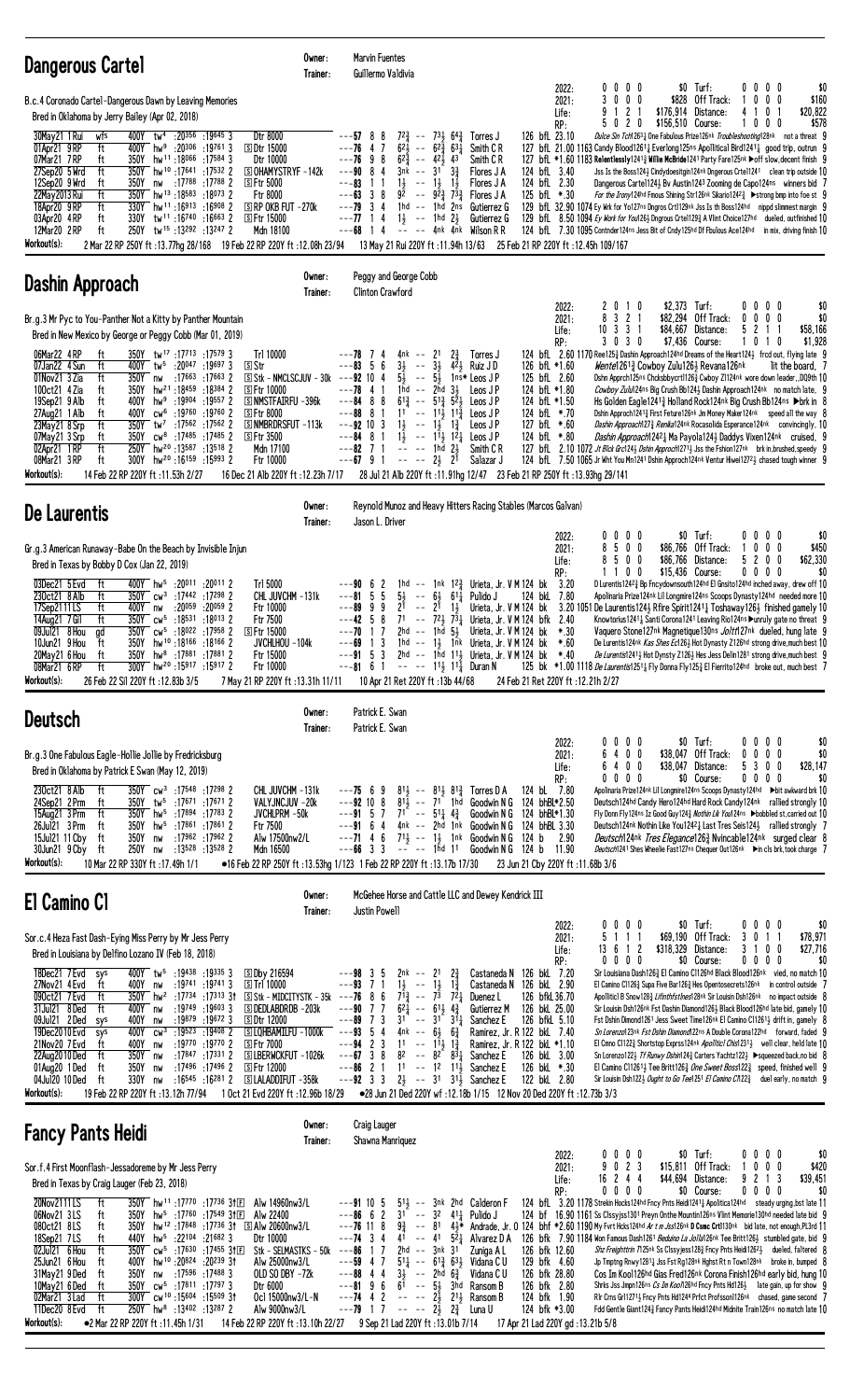| <b>Fdd Princess</b>                                                                                                                                                                                                                                                                                                                                                                                                                                                                                                                                                                                                                                                                                                                                                                                                                                               | Owner:<br>Trainer:                                                                                                                                                                                                                                                                                                                  | Thomas J. Scheckel<br>Shawna Manriquez                                                                                                                                                                                                                                                                                                                                                                                                    |                                                                                                                                                                                                                                                                                                                                                                                                                                      |                                                                                                                                                                                             |                                                 |                                                                                                                                                                                                                                                                                                                                                                                                                                                                                                                                                                                                                                                                                                                                                                                                                                                                                                                                                                                                                                                                                                                                                                                                                                                                                                                                                 |                                         |
|-------------------------------------------------------------------------------------------------------------------------------------------------------------------------------------------------------------------------------------------------------------------------------------------------------------------------------------------------------------------------------------------------------------------------------------------------------------------------------------------------------------------------------------------------------------------------------------------------------------------------------------------------------------------------------------------------------------------------------------------------------------------------------------------------------------------------------------------------------------------|-------------------------------------------------------------------------------------------------------------------------------------------------------------------------------------------------------------------------------------------------------------------------------------------------------------------------------------|-------------------------------------------------------------------------------------------------------------------------------------------------------------------------------------------------------------------------------------------------------------------------------------------------------------------------------------------------------------------------------------------------------------------------------------------|--------------------------------------------------------------------------------------------------------------------------------------------------------------------------------------------------------------------------------------------------------------------------------------------------------------------------------------------------------------------------------------------------------------------------------------|---------------------------------------------------------------------------------------------------------------------------------------------------------------------------------------------|-------------------------------------------------|-------------------------------------------------------------------------------------------------------------------------------------------------------------------------------------------------------------------------------------------------------------------------------------------------------------------------------------------------------------------------------------------------------------------------------------------------------------------------------------------------------------------------------------------------------------------------------------------------------------------------------------------------------------------------------------------------------------------------------------------------------------------------------------------------------------------------------------------------------------------------------------------------------------------------------------------------------------------------------------------------------------------------------------------------------------------------------------------------------------------------------------------------------------------------------------------------------------------------------------------------------------------------------------------------------------------------------------------------|-----------------------------------------|
| Br.f.4 Fdd Dynasty-Viborita by Shazoom<br>Bred in Texas by Jerry Windham (Feb 23, 2018)                                                                                                                                                                                                                                                                                                                                                                                                                                                                                                                                                                                                                                                                                                                                                                           |                                                                                                                                                                                                                                                                                                                                     |                                                                                                                                                                                                                                                                                                                                                                                                                                           |                                                                                                                                                                                                                                                                                                                                                                                                                                      | 2022:<br>2021:<br>Life:<br>RP:                                                                                                                                                              | 1000<br>$10$ 2 3 2<br>18 3 3 4<br>7121          | \$330 Turf:<br>$0\ 0\ 0\ 0$<br>\$56,684 Off Track:<br>$\mathbf{2}$<br>020<br>\$71,901 Distance:<br>$0 \t1 \t1$<br>$\mathcal{I}$<br>\$18,067 Course:<br>201<br>0                                                                                                                                                                                                                                                                                                                                                                                                                                                                                                                                                                                                                                                                                                                                                                                                                                                                                                                                                                                                                                                                                                                                                                                 | \$0<br>\$7,384<br>\$10,625<br>\$4,252   |
| 04Mar2211RP<br>300Y hw <sup>17</sup> :15680:15421 31E<br>ft<br>230ct21 9 Alb<br>ft<br>400Y tw <sup>4</sup> :19675 :19203 3<br>24Sep21 3 Prm<br>400Y<br>cw <sup>10</sup> :19808:196883<br>ft<br>10Sep21 2 Prm<br>:19 <sup>802</sup> :19 <sup>788</sup> 3<br>ft<br>400Y nw<br>15Aug21 2 Prm<br>hw <sup>10</sup> :19784:197843<br>400Y<br>ft<br>12Jul21 4 Prm<br>ft<br>330Y nw<br>16 <sup>651</sup> :16 <sup>651</sup> 31<br>350Y hw <sup>5</sup> :17780 :17723 3<br>27Jun21 3 Prm<br>ft<br>350Y hw <sup>5</sup> :17578 :17558 3t<br>16May 2110 RP<br>sys<br>15Apr21 11 RP<br>440Y tw <sup>5</sup> :21629 :21526 31<br>my<br>330Y hw <sup>12</sup> :17035:16934 3t<br>21Mar21 8RP<br>ft<br>Workout(s):<br>10 Feb 22 RP 220Y ft: 11.70h 5/23                                                                                                                          | Alw 27000<br>CHL DBYCHM - 155k<br>ALTOONADBY -120k<br>Dtr 7500<br>DBCHLPRM -42k<br>Alw 11500nw2/L<br>Dtr 7500<br>Alw 19000nw2/L<br>Alw 19000nw2/L<br>Alw 19000nw2/L<br>3 Feb 21 RP 220Y ft: 11.85h 4/26                                                                                                                             | $---93$ 9 7<br>$---89$ 2 9<br>$82 - -$<br>$--96$ 3 5<br>$5^{13}$ -- $4^{11}$ $3^{3}$<br>$--89$ 5 3<br>$4\frac{3}{4}$ -- $3nk$ 2hd<br>$2hd$ --<br>$---97$ 7 1<br>$--92$ 4 5<br>31 -- 32 1nk<br>$--80$ 7 6<br>$71\frac{1}{2}$ -- $71\frac{11}{2}$<br>$4n\bar{k}$ -- 2hd 2hd<br>$---78$ 1 4<br>$---86$ 7 3<br>1hd -- $2\frac{1}{2}$ $2\frac{3}{4}$<br>$---71$ 2 11 $10^{11}$ $--- 9^{1}_{2}$ $3^{3}_{4}$<br>2 Jul 20 Prm 220Y ft: 12.38b 5/8 | $-- -7\frac{3}{4}$ 7 <sup>1</sup> / <sub>2</sub> Torres D A<br>$82\frac{1}{2}63$<br>Pulido J<br>Quiroz B<br>Quiroz B<br>2hd 11<br>Quiroz B<br>Quiroz B<br>Esqueda C R<br>Esqueda C R<br>Torres J                                                                                                                                                                                                                                     | 126 bL 11.70<br>125 bhBL 3.40<br>125 bhBL*1.80<br>125 bhBL 3.20<br>125 bhBL*1.50<br>125 bhBL 3.30<br>124 bL<br>23 Apr 20 RP 220Y gd: 12.25hg 30/45                                          |                                                 | 126 bL 6.20 1111 Apolliticl J Juli1261 Streakinlilwagon126hd Lethal White Veil126nk mid flight duel 10<br>Jc Wild King12611 Bad Monkey1261 Apollitical Hero126nk >hopped, bumped brk 10<br>One Kool Dreamer1253 Purty Darn Quick125ns Fdd Princess1253 finished well 10<br>One Kool Dremer125hd Fdd Princess125ns Purty Darn Quick125} rallied strongly 9<br>Fdd Princess1251 Bayou a Cartel125} Not a Secret125hd rallied strongly 8<br>Fdd Princss125nk Sfs Hppy Til1272 Whisperlittlepryer1253 >bumped start, rallied 9<br>My Midnight Cndy125ns Ec Ant Up125nk This Prtis Hoppin125hd >forced out early 8<br>5.70 1108 Apolitica124hd Fdd Princess1243 Hes Back126hd floated out, speedy 12<br>124 bl 3.90 1106 Beer Brat126 $\frac{3}{4}$ Fdd Princess124 $\frac{3}{4}$ Seissita126 <sup>nk</sup> gate speed, clear 2nd 10<br>Esqueda C R 124 bl 20.70 1084 First Apollo Moon128nk Jess Arrogant125} Fdd Princess124hd finished well 12                                                                                                                                                                                                                                                                                                                                                                                                    |                                         |
| <b>Giant Courage</b>                                                                                                                                                                                                                                                                                                                                                                                                                                                                                                                                                                                                                                                                                                                                                                                                                                              | Owner:<br>Trainer:                                                                                                                                                                                                                                                                                                                  | Felipe Martinez-Morales<br>Felesha Gold                                                                                                                                                                                                                                                                                                                                                                                                   |                                                                                                                                                                                                                                                                                                                                                                                                                                      |                                                                                                                                                                                             |                                                 |                                                                                                                                                                                                                                                                                                                                                                                                                                                                                                                                                                                                                                                                                                                                                                                                                                                                                                                                                                                                                                                                                                                                                                                                                                                                                                                                                 |                                         |
| Br.g.7 Captain Courage-Deelish by First Down Dash<br>Bred in Kentucky by Gentry Farms (Apr 20, 2015)<br>220ct21 6 Wrd<br>$400Y$ cw <sup>5</sup><br>ft<br>: 20 : 19934 31<br>:19825 :19742 31<br>010ct21 5 Wrd<br>400Y nw<br>mys<br>:18573 :17863 3†<br>23Jul21 11 Fmt<br>ft<br>$350Y$ hw <sup>9</sup><br>350Y cw <sup>8</sup> :17809 :17565 31<br>29May21 1 RP<br>ft<br>350Y tw <sup>15</sup> :17682:1768231<br>29Apr21 6RP<br>ft<br>20Mar21 4RP<br>330Y hw <sup>12</sup> :16915:16889 31<br>ft<br>090ct20 6 Wrd<br>ft<br>350Y cw <sup>10</sup> :17827:1782731<br>350Y hw <sup>8</sup> :18583 :17817 3t<br>24Jul20 11 Fmt<br>ft<br>400Y hw <sup>10</sup> :19976:199263t<br>14May20 9RP<br>ft<br>19Apr20 7RP<br>440Y hw <sup>11</sup> :21761 :21755 3t<br>ft<br>Workout(s):<br>5 Mar 22 RP 220Y ft :13.22b 63/67                                                   | Alw 16700<br>Stk - OOHRAFLCLC - 20k<br>Stk - RCKYHEINZG - 15k<br>Sta 20000<br>Alw 19000nw1/x<br>Ocl 20000nw3/L<br>Sta 10000<br>Stk - RCKYHEINZI - 20k ---50 1 3<br>Sta 10000<br>Clm 30000<br>15 Sep 21 RP 220Y ft : 13.23h 4/4                                                                                                      | ---84<br>6<br>5<br>$---87$ 2 3<br>$3hd$ -- $3hd$ $2\frac{1}{2}$<br>$---46$ 3 8<br>$81 - 92\frac{1}{2}95$<br>$---7126$<br>$--84$ 3 2<br>$1hd - 13 \t 13$<br>$---80.8$<br>3<br>$2hd$ --<br>$---86666$<br>$5\frac{1}{2}$ -- 1hd $11\frac{1}{2}$<br>$---82 \quad 5$<br>2<br>2<br>$---87$ 1<br>13 Jul 21 Fmt 220Y ft : 11.68h 2/4                                                                                                              | $3nk$ -- $3\frac{1}{2}$ $3nk$ Wainscott C<br>Wainscott C<br>Wainscott C<br>5nk -- $4\frac{3}{4}$ $41\frac{3}{4}$ Wainscott C<br>Wainscott C<br>2hd 3hd<br>Wainscott C<br>Wainscott C<br>$5^{11}$ -- $6^{31}$ $6^{42}$ Camacho K J 126 bl<br>$2hd$ -- $3hd$ $3nk$ Puentes JA                                                                                                                                                          | 2022:<br>2021:<br>Life:<br>RP:<br>9.20<br>126 bL<br>126 bL<br>15.00<br>126 bL<br>7.50<br>126 bL<br>126 bL<br>127 bL<br>126 bL<br>7.00<br>8.80<br>126 bL<br>27 Feb 21 RP 300Y ft: 15.83h 1/1 | $0\ 0\ 0\ 0$<br>6 1 1 2<br>35 5 3 7<br>17 2 1 4 | $$0$ Turf:<br>$0\,0\,0\,0$<br>\$20,500 Off Track:<br>6<br>021<br>\$56,794 Distance:<br>8<br>200<br>\$32,384 Course:<br>4100<br>Willie McBride124nk Scredy Pants126hd Giant Courage12611 challenged, no kick 7<br>Charlies Fury126} Giant Courage126nk Bp Primetime126nk challenged, no match 6<br>Relentless Doll126nk Rolling Along1283 Hes All Corona126nk steadily faded 9<br>3.20 1341 Jk Pistol Petey 1263 Catchin Train B1263 By Dont Cry Joni1273 bid, tired 9<br>7.00 1322 Giant Courage1263 Fundimental124hd Vf Politics N Chicks1261 bumpd, kept focus 7<br>9.80 1321 Spotty Politics124ns Juic Is Loose126hd Gint Courge12711 game effort outside 9<br>Gint Courg1261 <sup>1</sup> Jstgoodoldboy126hd Crson City Trin1241 strong finishing drive 6<br>Tac N Dale12611 Relentless Jessie1251 Mighty Tamale126nk no factor 6<br>7.00 1319 Sm Lxis Chick127ns <i>Jestgoodoldboy</i> 126nk Gint Courge126nk denied in 3way duel 9<br>2hd -- 2hd 2ns Puentes J A 128 bl 6.60 1303 Won Tres Seis126ns Gint Courge128nk Chasing Valiant1261 <sup>1</sup> / <sub>2</sub> shared lead, nipped 8                                                                                                                                                                                                                                               | \$0<br>\$7,362<br>\$20,726<br>\$13,857  |
| Hooked On a Win                                                                                                                                                                                                                                                                                                                                                                                                                                                                                                                                                                                                                                                                                                                                                                                                                                                   | Owner:<br>Trainer:                                                                                                                                                                                                                                                                                                                  | Regina Laymon<br>Jerry Livingston                                                                                                                                                                                                                                                                                                                                                                                                         |                                                                                                                                                                                                                                                                                                                                                                                                                                      | 2022:                                                                                                                                                                                       | $0\ 0\ 0\ 0$                                    | $$0$ Turf:<br>$0\,0\,0\,0$                                                                                                                                                                                                                                                                                                                                                                                                                                                                                                                                                                                                                                                                                                                                                                                                                                                                                                                                                                                                                                                                                                                                                                                                                                                                                                                      | \$0                                     |
| B.g.7 Pyc Paint Your Wagon-Pretty Girl Kate by Pretty Boy Perry<br>Bred in Oklahoma by Jk Running Horses L1c (Mar 18, 2015)<br>11Sep21 4Prm<br>ft<br>440Y hw <sup>5</sup> :22060 :21711 31<br>350Y hw <sup>15</sup> :17814 :17728 31<br>07Aug21 1 Prm<br>ft<br>350Y nw :17758 :17587 31<br>17Jul21 3 Prm<br>ft<br>400Y CW <sup>10</sup> :19981:1989131<br>22May 2111 RP<br>ft<br>16May21 6 RP<br>350Y<br>cw <sup>4</sup> :17 <sup>675</sup> :17467 3†<br>sys<br>400Y tw <sup>5</sup> :20117 :19503 31 Stk - SOONR ST S - 100k ---80 4 8<br>17Apr21 8RP<br>ft<br>20Mar21 8RP<br>350Y hw <sup>11</sup> :17664 :17582 3t<br>ft<br>400Y cw <sup>16</sup> :19832 :19533 31<br>14Nov20 4 Wrd<br>sy<br>400Y cw <sup>15</sup> :20091:19942 31<br>180ct20 5 Wrd<br>ft<br>440Y nw :22349 :21708 31<br>25Sep20 3 Prm<br>ft<br>Workout(s):<br>4 Mar 22 RP 250Y ft :13.75h 1/2 | Stk - 2RIVERSSTK - 35k<br>Ocl 10000cnd-N<br>Stk - KEOKUK STK - 35k ---85 3 4<br>$\boxed{S}$ Stk - BYDMRSMEMH - 85k ---96 2 5<br>Ocl 40000nw1/y-N<br>Stk - EASTEX STK - 50k<br>Stk - OQHRAFLCLC - 18 $k$ ---86 6 6<br>Alw 16200<br>23 Feb 21 RP 220Y ft:11.93b 17/62 6 Aug 20 Prm 220Y ft:12.21bg 2/4                                | $---89$ 6 6<br>$--82$ 3 4<br>$4^{11}$ -- $2^{11}$ $3^{1}$<br>$5nk$ -- $3hd$ $2\frac{1}{2}$<br>$---71$ 4 4<br>$--88$ 1 4 $2\frac{1}{2}$<br>4ī <sub>ã</sub> -- 4 <sup>2</sup> 3 3 <sup>2</sup><br>$---87$ 3 4<br>Stk - 2RIVERSSTK - 35k ---73 6 7 8 <sup>2</sup> -- $7^{11}_{2}$ 10 <sup>4</sup> $^{3}_{4}$ Dominguez J 127 bfBL15.80                                                                                                       | 21 -- $41\frac{3}{4}$ 42 $\frac{3}{4}$ Esqueda E N 127 bfBL12.10<br>$3\frac{1}{2}$ -- $31$ $4\overline{1}$ Quiroz B<br>Torres D A<br>1hd $-$ 1hd 31 Torres D A                                                                                                                                                                                                                                                                       | 2021:<br>Life:<br>RP:<br>Esqueda C R 125 bfBL 1.30<br>127 bfBL 6.70<br>126 bfL 10.10<br>126 bfL 3.80<br>5 Jul 20 Prm 220Y ft:12.47bg 5/8                                                    | 7022<br>34 8 3 9<br>18 5 3 4                    | \$38,704 Off Track:<br>5<br>0<br>- 3<br>1<br>\$209,910 Distance:<br>17624<br>\$167.105 Course:<br>7 3 2 1<br><b>Juice Is Loose</b> 127 <sup>1</sup> $\frac{1}{4}$ Ferrari James 127 $\frac{1}{2}$ Jk Wildcat Red 127 <sup>1</sup> dropped back late 7<br>Dickey Bob1254 Ferrari James125hd Hooked On a Win125nk mild late interest 4<br>Jk Wildct Red1271 Vf Politics N Chicks127nk Jess Mke Mark127ns had no mishap 9<br>Esqueda C R 126 bfL 18.60 1235 Otmn Creek Sentor126 <sup>1</sup> Hooked On Win126ns Uncurled Fist126 <sup>1</sup> battled all way 6<br>$4\frac{1}{2}$ -- 31 3 <sup>1</sup> $\frac{1}{4}$ Esqueda C R 126 bfL *1.80 1257 Jess Vamoose126 $\frac{1}{2}$ Hooked On Jordan129 $\frac{3}{4}$ Hooked On a Win126ns late interest 7<br>$7\bar{1}$ $\frac{3}{4}$ $-$ 83 $\frac{1}{4}$ 83 $\frac{3}{4}$ Esqueda C R 126 bfl 34.60 1226 Vlint Tiberis1261 Otmn Creek Senator126hd Jess My Hocks126hd did not contend 9<br>$ 2\frac{1}{2}$ 2 $\frac{1}{2}$ Esqueda CR 126 bfl 6.80 1233 Egls Fly Highn 124 Hookd On Win1261 4 Apolliticl Pp126nk prompted, hand driven 6<br>Charlies Fury 1261 Jk Wildcat Red 1261 Hooked On a Win1261 clean trip outside 6<br>Jk Wildcat Red126nk Defender One126 $\frac{3}{4}$ Hooked On a Win1261 even bid 6<br>Marfilmio12713 Three Olives N Smoke127nk Ferrari James127nk▶bothered start 10 | \$10,781<br>\$111,616<br>\$76.078       |
| Hr Storm On In                                                                                                                                                                                                                                                                                                                                                                                                                                                                                                                                                                                                                                                                                                                                                                                                                                                    | Owner:<br>Trainer:                                                                                                                                                                                                                                                                                                                  | <b>Spencer Cordes</b><br><b>Victor Hanson</b>                                                                                                                                                                                                                                                                                                                                                                                             |                                                                                                                                                                                                                                                                                                                                                                                                                                      |                                                                                                                                                                                             |                                                 |                                                                                                                                                                                                                                                                                                                                                                                                                                                                                                                                                                                                                                                                                                                                                                                                                                                                                                                                                                                                                                                                                                                                                                                                                                                                                                                                                 |                                         |
| B.g.5 Red Storm Cat-Scentsy by Ivory James<br>Bred in Oklahoma by Bobby and Vickie Hammer (Apr 13, 2017)<br>18Sep21 3 Prm<br>330Y nw :17123 :16794 31<br>ft<br>350Y hw <sup>16</sup> :18196:17662 3t<br>10Aug21 9 Cby<br>ft<br>17Jul21 3 Prm<br>350Y nw :18013 :17587 31<br>ft<br>21May 21 8 RP<br>ft<br>350Y cw <sup>12</sup> :17878:1787831<br>17Apr21 8RP<br>400Y tw <sup>5</sup> :19905 :19503 31<br>ft<br>26Mar2111RP<br>ft<br>350Y<br>hw <sup>14</sup> :18 <sup>041</sup> :17 <sup>844</sup> 31<br>11Aug20 5 Cby<br>19925 19925 19925 hw <sup>17</sup> :20102<br>ft<br>cw <sup>18</sup> :19854:198173<br>28Jul20 1 Cby<br>400Y<br>ft<br>07Jul20 2 Cby<br>350Y<br>cw <sup>6</sup> :17504:17504ht 3†<br>ft<br>400Y cw <sup>5</sup> :20484 :19931 3<br>23Jun2010 Cby mys<br>Workout(s):<br>4 Mar 22 RP 220Y ft :12.94h 45/55                                   | Stk - PRM SPRNT - 20 $k$ ---75 4 5<br>Stk - SKPZIMMEMS - 29k $--71$ 3 6<br>Stk - KEOKUK STK - 35k --- <b>73</b> 7 7<br>Ocl 35000nw2/x-N<br>$S$ Stk - SOONR ST S - 100k ---90 3 6<br>Oc1 35000nw4/L-N<br>CBYDBY-49k<br>Dtr 5000<br>Oc1 10000cnd-N<br>Dtr 5000<br>16 Feb 22 RP 220Y ft: 12.01h 17/60 3 Jul 21 Cby 220Y ft: 11.03b 1/2 | $6^2$ -- $6^4\frac{1}{2}$ $6^3$<br>$---79$ 1 5<br>$1hd - 1hd 13$<br>$---76$ 1 7<br>$71\frac{1}{2}$ -- $41\frac{1}{2}$ $31\frac{1}{4}$<br>$6^{1\frac{5}{4}}$ -- $6^{1}$ $5^{1}$<br>$---87$ 1 8<br>$---92 \quad 1 \quad 3$<br>---103 2 2 1 $\frac{1}{2}$ -- 1 <sup>1</sup> 1 <sup>2</sup> $\frac{1}{2}$ Suarez Ricardo I 126 bfL 8.40<br>---59 5 7 $6\overline{2}$ 3 -- $64\frac{3}{4}$ $73\frac{1}{4}$ Suarez Ricardo I 125 bfL *1.10      | $5^{11}$ -- $4^{11}$ , $4^{21}$ Pinon D<br>Pinon D<br>$71\frac{3}{4}$ -- 73 63* Pinon D<br>Pinon D<br>$6^{13}$ -- $6^{23}$ $6^{21}$ Smith S<br>Smith S<br>$3nk$ -- $1\frac{1}{2}$ $3hd$ Suarez Ricardo I $126$ bfL $*2.00$                                                                                                                                                                                                           | 2022:<br>2021:<br>Life:<br>RP:<br>127 bBL 6.50<br>127 bfL 6.90<br>127 bBL 10.20<br>Suarez Ricardo I 126 bfL 6.30<br>7 Mar 21 RP 220Y ft : 12.72h 29/47                                      | $0\,0\,0\,0$<br>6 1 0 1<br>21 4 3 3<br>8 1 2 2  | \$0 Turf:<br>$0\,0\,0\,0$<br>\$23,538 Off Track:<br>6010<br>13   3   3   1<br>\$70.057 Distance:<br>5 1 2 1<br>\$37,080 Course:<br>Apolliticl Mogul127nk Hez Blues Mn127ns Chicks With Coronas1272 lacked a rally 6<br>Juice Is Loose1273 Heza Blues Man127hd Justafamilytradition127nk Ddwelt start 7<br>Jk Widct Rd1271 Vf Pitcs N Chcks127nk Jss Mk Mrk127ns Dducked out start, DQ8th 9<br>126 bfL *2.90 1265 Hr Storm On In126 <sup>3</sup> Southrnstylmission126nk Hz Blus Mn126nk inching away late 7<br>126 bfl 54.00 1266 Vlint Tiberis1261 Otman Creek Senator126hd Jess My Hocks126hd clean journey 9<br>126 bfL 6.40 1244 Tc N D11261 <sup>1</sup> Sothrnstylmsson126ns Hr Storm On In126ns Prepeated bumps early 8<br>Zoomn On Bye125} Tipsy Girl B125nk <i>Vf Politics N Chicks</i> 125hd rail, no final kick 10<br>Vf Pitcs N Chcks125hd Ryl Csh Fish125ns Hr Strm On n1261 good speed, missed 9<br>Hr Storm On In12623 Royl Csh Flsh127hd Midnight Moonlyte1271 finished strong 7<br>Tkinthecartelscash128nk Jesta Wave125hd Oilfired Up1251 } ▶broke in air, ducked 7                                                                                                                                                                                                                                                           | \$0<br>\$10,414<br>\$54,039<br>\$32,588 |
| <b>Jess Rocket Man</b>                                                                                                                                                                                                                                                                                                                                                                                                                                                                                                                                                                                                                                                                                                                                                                                                                                            | Owner:<br>Trainer:                                                                                                                                                                                                                                                                                                                  | Lunderborg LLC (Bruce Lunderborg)<br>Jason L. Olmstead                                                                                                                                                                                                                                                                                                                                                                                    |                                                                                                                                                                                                                                                                                                                                                                                                                                      |                                                                                                                                                                                             |                                                 |                                                                                                                                                                                                                                                                                                                                                                                                                                                                                                                                                                                                                                                                                                                                                                                                                                                                                                                                                                                                                                                                                                                                                                                                                                                                                                                                                 |                                         |
| Br.g.4 Apollitical Jess-Paint Or More by Pyc Paint Your Wagon<br>Bred in Minnesota by Lunderborg L1c (Feb 21, 2018)<br>230ct21 3 Alb<br>ft<br>400Y tw <sup>4</sup><br>:198983<br>08Sep2112Cby<br>400Y cw <sup>16</sup> :19870:198703<br>ft<br>400Y cw <sup>10</sup> :19863:196853<br>11Aug21 9 Cby<br>ft<br>400Y hw <sup>30</sup> :20035 :20035 3<br>28Jul21 11 Cby<br>ft<br>19779 : 19779 19779 3<br>14Jul21 10 Cby<br>mys<br>350Y cw <sup>18</sup> :17865 :17865 31<br>16Jun21 10 Cby<br>ft<br>09May21 7RP<br>400Y tw <sup>12</sup> :20046 :19522 3<br>ft<br>350Y hw <sup>12</sup> :18081:17737 31<br>08Apr21 10 RP<br>ft<br>18Mar21 9 RP<br>350Y tw <sup>11</sup> :17721 :17512 31<br>ft<br>22Aug20 1 Rui<br>ft<br>21651 2.1651 21651 440Y tw <sup>11</sup><br>Workout(s):<br>6 Mar 22 RP 220Y ft : 11.23b 2/47                                                | LOBODBY -40k<br>SMNNSOTADBY-61k<br>CBY DBY -83k<br>Dtr 8000<br>S NRTHSTRDBY -28k<br>$\boxdot$ Ocl 16000nw3/L-N<br>Dtr 10000<br>Ocl 20000nw2/x-N<br>Oc1 35000nw1/6mx-N<br>Ftr 8000<br>13 Feb 22 RP 220Y ft : 11.45h 4/73                                                                                                             | $--- 38$<br>$---82 \quad 5 \quad 3$<br>$---81 \quad 3 \quad 4$<br>$---82$ 7 3<br>$---81 \quad 3 \quad 2$<br>$---83$ 1 3<br>1hd -- 1 $\frac{1}{2}$ 1 $\frac{3}{4}$<br>$51 - 52\frac{1}{2}43$<br>$---76$ 8 7<br>$---62$ 7 6<br>$---74$ 2 8<br>$---88$ 10 6 $5\frac{1}{2}$ $---3\frac{1}{2}$ 1ns Packer BR<br>21 Apr 21 RP 250Y ft :14.18h 66/104 25 Feb 21 RP 220Y ft :11.30h 2/167                                                         | 1} -- 11 11 <sup>1</sup> / <sub>4</sub> Escobedo E G 125 bfkL *.10<br>$3\frac{1}{2}$ -- $2\frac{1}{2}$ 21 Escobedo E G 125 bfkL *1.70<br>$4^{\overline{1}}$ -- $2^{\overline{h}}$ d 11 $\frac{1}{4}$ Escobedo E G 125 bfkl *.40<br>1hd -- 11 11 <sup>1</sup> / <sub>4</sub> Escobedo E G 125 bfkL *.40<br>Packer B R<br>$81\frac{1}{2}$ -- $81\frac{3}{2}$ $81\frac{3}{2}$ Packer B R<br>$8^{11}$ , $-7^{12}$ , $7^{11}$ , Packer BR | 2022:<br>2021:<br>Life:<br>RP:<br>Escobedo E G $126$ bfkL $*1.00$<br>Escobedo E G 125 bfkL *.80<br>126 bfkL 6.10                                                                            | 0 0 0 0<br>9 4 1 0<br>14620<br>5000             | $$0$ Turf:<br>$0\ 0\ 0\ 0$<br>\$76,266 Off Track:<br>1100<br>6 2 1 0<br>\$95,324 Distance:<br>\$1,438 Course:<br>3000<br><b>IDHEcho of Thundr126</b> IDH Wiburg126 <sup>2</sup> Chrlns RIntless126nk ▶veer rail, lost rider 10<br>Jss Rockt Mn1251 <sub>4</sub> Wstrn Rserve126nk Furiousity126hd Dumped brk, kicked away 10<br>Strkinlilwgon1251 Jss Rockt Mn1253 One Kool Dremer1251 clean trip, outfinished 10<br>Jess Rocket Man12511 Western Reserve126hd Liberti125 $\frac{3}{4}$ took over late 7<br><i>Jess Rocket Mn</i> 1251 <sub>4</sub> Chnge N Gers125hd Living in the Past1251 <sub>4</sub> much the best 6<br>Jess Rocket Mn1253 Chnge N Gers1253 Jess Lil Csh127hd went to rail, cleared 5<br>126 bfkL 37.50 1281 Instygator124hd Vocalize12413 Woodys Gold12413 ▶brk in, pinched rival 9<br>126 bfkl 7.90 1296 Rolling Along 1263 Jestgoodoldboy 126hd Colby Jmes 126hd >brk in, bump, shuffled 9<br>126 bfkL 5.80 1294 Ktchi Dt1263 Docs Kansas Rep1263 First Prize Charmer126hd bit slow into stride 8<br>Jess Rocket Man126ns Eyema Eagle126nk Jess Agree1261} ▶brk in bit & brush,up 10                                                                                                                                                                                                                                    | \$0<br>\$14,000<br>\$26,648<br>\$520    |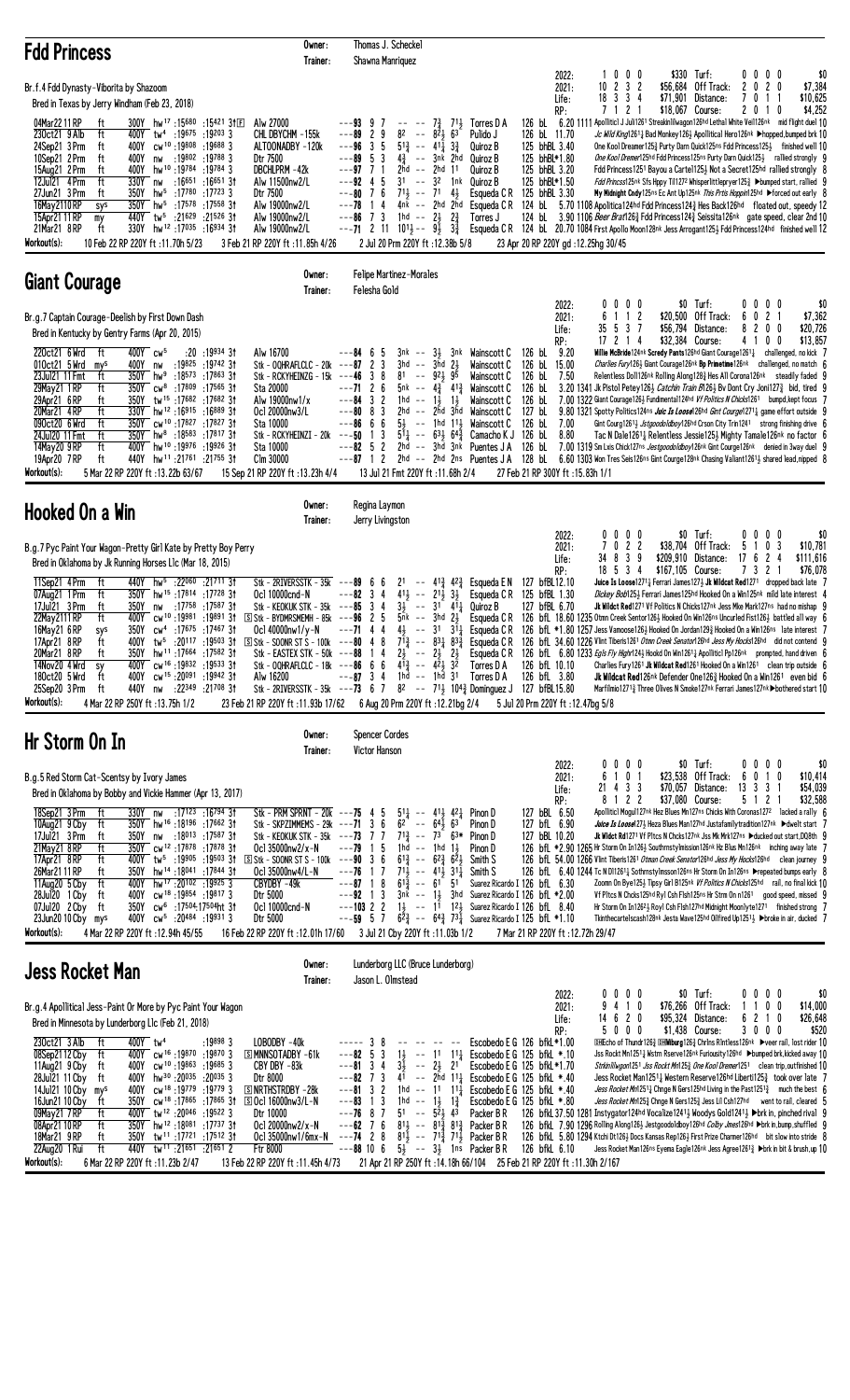| <b>Jesslightninglegs</b>                                                                                                                                                                                                                                                                                                                                                                                                                                                                                                                                                                                                                                                                                                                                                                                                                                                                                                                      | Owner:<br>Trainer:                                                                                                                                                                                                                                                                                                                                                                                                              | Luke R. Goebel<br><b>Toby Keeton</b>                                                                                                                                                                                                                                                                                                                                                                                                                               |                                                                                                                                                                                                                                                                                                                                                                                                                                                                                               |                                                                                                                                                                                        |                                                                                                                                                                   |                                                                                                                                                                                                                                                                                                                                                                                                                                                                                                                                                                                                                                                                                                                                                                                                                                                                                                                                                                                                                                                                                                                                                                                  |
|-----------------------------------------------------------------------------------------------------------------------------------------------------------------------------------------------------------------------------------------------------------------------------------------------------------------------------------------------------------------------------------------------------------------------------------------------------------------------------------------------------------------------------------------------------------------------------------------------------------------------------------------------------------------------------------------------------------------------------------------------------------------------------------------------------------------------------------------------------------------------------------------------------------------------------------------------|---------------------------------------------------------------------------------------------------------------------------------------------------------------------------------------------------------------------------------------------------------------------------------------------------------------------------------------------------------------------------------------------------------------------------------|--------------------------------------------------------------------------------------------------------------------------------------------------------------------------------------------------------------------------------------------------------------------------------------------------------------------------------------------------------------------------------------------------------------------------------------------------------------------|-----------------------------------------------------------------------------------------------------------------------------------------------------------------------------------------------------------------------------------------------------------------------------------------------------------------------------------------------------------------------------------------------------------------------------------------------------------------------------------------------|----------------------------------------------------------------------------------------------------------------------------------------------------------------------------------------|-------------------------------------------------------------------------------------------------------------------------------------------------------------------|----------------------------------------------------------------------------------------------------------------------------------------------------------------------------------------------------------------------------------------------------------------------------------------------------------------------------------------------------------------------------------------------------------------------------------------------------------------------------------------------------------------------------------------------------------------------------------------------------------------------------------------------------------------------------------------------------------------------------------------------------------------------------------------------------------------------------------------------------------------------------------------------------------------------------------------------------------------------------------------------------------------------------------------------------------------------------------------------------------------------------------------------------------------------------------|
| Sor.g.4 Dash Master Jess-Lovely Legs by Strawflyin Buds<br>Bred in Texas by Leonard J or Betty J Lyne (Apr 14, 2018)<br>18Dec2111LS<br>400Y tw <sup>14</sup> :20565 :19461 31<br>ft<br>27Nov21 6LS<br>350Y<br>hw <sup>5</sup> :17374:17374 31 SAlw 22040<br>sys<br>05Nov21 8LS<br>ft<br>440Y<br>hw <sup>5</sup><br>:21634 :21567 3<br>090ct2111LS<br>hw <sup>14</sup><br>400Y<br>ft<br>18Sep21 3LS<br>$hw^5$ :21939 :21553 3<br>ft<br>440Y<br>29Jul21 6 Hou<br>ft<br>330Y<br>:17507 :16957 3<br>nw<br>hw <sup>8</sup> :17984 :17913 3<br>350Y<br>28May 21 4 Hou<br>ft<br>350Y<br>$hw^5$ :18314 :17745 3<br>14May21 8 Hou<br>ft<br>24Apr21 2 Hou<br>350Y<br>tw <sup>12</sup> :17570:174883<br>ft<br>330Y cw <sup>5</sup> :16833 :16833 2<br>28Nov20 7LS<br>sys<br>Workout(s):<br>22 Feb 22 Ret 220Y ft: 12.57b 7/13                                                                                                                            | ි Stk 61500<br>Dtr 10000<br>:20 :19815 31 SAlw 19800nw2/L<br>Dtr 10000<br>Alw 24000nw2/L<br>$\boxed{5}$ Stk - TOMBALL S - 54k ---68<br>SAMHOU DBY -333k<br>Dtr 15000<br><u>5 Mdn 23000</u><br>20 Jul 21 Hou 220Y ft: 11.71b 4/20                                                                                                                                                                                                | $---52$ 1 11<br>$---10231$<br>$1hd - -$<br>$1\frac{1}{2}$ -- $1\frac{1}{2}$ $2\frac{1}{2}$<br>$---88221$<br>1hd -- 2hd 31<br>$---84$ 1 3<br>34<br>2hd<br>---81<br>$---5126$<br>$71 - 63173$<br>1 2<br>$2hd$ -- $3nk$ $3\frac{1}{2}$<br>---63<br>58<br>$91\frac{1}{4}$ -- $83\frac{1}{2}$ $83\frac{1}{4}$<br>$---92$ 7 3<br>2hd -- $2\frac{1}{2}$ $2\frac{1}{2}$<br>$---81 \quad 3 \quad 2$<br>$3nk$ -- 1hd 1 $\frac{1}{2}$                                         | $10^{4.3}$ -- $10^{8}$ $10^{6.1}$ Vivanco L L<br>$1\frac{1}{2}$ $1\frac{3}{4}$<br>Vivanco L L<br>Vivanco L L<br>Vivanco L L<br>$--$ 1hd 321<br>Vivanco L L<br>Vega J<br>Vega J<br>Sanchez E<br>Duran N<br>Vivanco L L<br>24 Mar 21 Ret 220Y ft: 12.09bg 2/22 18 Oct 20 LS 220Y ft: 12.75bg 14/29                                                                                                                                                                                              | 2022:<br>2021:<br>Life:<br>RP:<br>126 bfkL*1.90<br>125 bfkL 1.70<br>127 bkL 13.40<br>125 bkL 4.90<br>124 bkL 1.50                                                                      | $0\ 0\ 0\ 0$<br>9 1 2 3<br>$14$ 2 4 3<br>$0\ 0\ 0\ 0$                                                                                                             | $0\ 0\ 0\ 0$<br>\$0 Turf:<br>\$0<br>\$40,262 Off Track:<br>2200<br>\$26,784<br>\$57,562 Distance:<br>5 1<br>\$34,126<br>$\overline{1}$<br>-1<br>\$0 Course:<br>$0\ 0\ 0\ 0$<br>\$0<br>124 bkl 3.70 1115 Won Fmous Dsh124hd My Fst Priz12611 Rientlessly124nk off slow, needed rally 11<br>124 bkl 3.70 1113 Jesslightninglegs124 <sup>3</sup> My Fast Prize1261 Blazin the Moon124hd all out, cleared 8<br>125 bkl. 37.30 1107 Valiantt125} Jesslightninglegs125hd Shott Gun125} steady, almost lasted 8<br>124 bkl *1.40 1092 El Trtnero Jess1291 Wryker129hd Jesslightninglegs124hd bid well, couldnt clear 9<br>126 bkl 8.50 1091 Famous Chief126hd Diane to Be a Hero126 <sup>2</sup> 1 Jesslightninglegs126ns rallied 10<br>Jess Adamant1281 Carter Winnin Edge128nk Apolitical Blade126nk bumped start 9<br>Air to Em Jess127ns Dash N Leader1263 Jesslightninglegs125 bid, outfinished 3<br>Fear the Dragon125nk Jess a Dashin Angela125nk Gianniy1271 no factor 9<br>TII Timbers125 $\frac{1}{2}$ Jesslightninglegs1251 $\frac{1}{4}$ Dsh N Leader126 $\frac{1}{2}$ chased, second best 8<br>Jesslightninglegs124} Flash Riley125hd Namgis Winner12613 dueled, gamely 10 |
| <b>Jk Wildcat Red</b>                                                                                                                                                                                                                                                                                                                                                                                                                                                                                                                                                                                                                                                                                                                                                                                                                                                                                                                         | Owner:<br>Trainer:                                                                                                                                                                                                                                                                                                                                                                                                              | Regina Laymon<br>Jerry Livingston                                                                                                                                                                                                                                                                                                                                                                                                                                  |                                                                                                                                                                                                                                                                                                                                                                                                                                                                                               |                                                                                                                                                                                        |                                                                                                                                                                   |                                                                                                                                                                                                                                                                                                                                                                                                                                                                                                                                                                                                                                                                                                                                                                                                                                                                                                                                                                                                                                                                                                                                                                                  |
| Sor.g.7 One Dashing Eagle-Shaky Girl by Embrujo Fg<br>Bred in Oklahoma by Jk Running Horses L1c (Apr 07, 2015)<br>11Sep21 4Prm<br>440Y hw <sup>5</sup> :21921 :21711 31<br>ft<br>17Jul21 3 Prm<br>ft<br>350Y<br>17587; 17587;<br>nw<br>29May 2111 RP<br>ft<br>cw <sup>5</sup> :21756<br>:21217 31<br>440Y<br>25Apr21 8RP<br>ft<br>350Y hw <sup>14</sup> :17813:1781331<br>hw <sup>10</sup> :17818:175823t<br>01Apr21 11 RP<br>350Y<br>ft<br>09Mar21 6RP<br>250Y<br>hw <sup>26</sup> :13 <sup>780</sup><br>:13187 31<br>ft<br>14Nov20 4 Wrd<br>400Y<br>cw <sup>16</sup> :19688:1953331<br>sy<br>cw <sup>15</sup> :19942:1994231<br>400Y<br>180ct20 5 Wrd<br>ft<br>440Y<br>:22046 :21708 31<br>25Sep20 3 Prm<br>ft<br>nw<br>29Aug20 3 Prm<br>350Y<br>:17518 :17509 31<br>ft<br>nw<br>Workout(s):<br>4 Mar 22 RP 250Y ft : 13.75h 1/2                                                                                                            | Stk - 2RIVERSSTK - $35k$ ---92 4 5<br>Stk - KEOKUK STK - 35k --- <b>94</b> 4 1<br>RPINVCHM-320k<br>Ocl 50000nw1/y/x-N $---87$ 4 1<br>$S$ Stk - MRJTMOORES - 68k ---75 3 6<br>S Stk - MITYDCKSTK - 68k<br>Stk - OQHRAFLCLC - 18 $k$ ---93 3 3<br>Alw 16200<br>Stk - 2RIVERSSTK - 35k ---85 10 8<br>Stk - KEOKUK S - $35k$ --- $99$ 2 6 $2\frac{1}{2}$ -- 1hd 2ns Dominguez J 127 bfBL 5.80<br>5 Feb 21 RP 220Y ft : 13.20b 59/71 | $---83$ 3 7<br>$1\frac{1}{2}$<br>$---71$ 9 10<br>$\sim$ $-$<br>$2\frac{3}{4}$<br>$---94$ 4 3<br>11 Feb 20 RP 220Y ft :11.79b 7/32                                                                                                                                                                                                                                                                                                                                  | 31 -- $2^{11}$ 3 <sup>13</sup> / <sub>4</sub> Esqueda C R 127 bfBL 1.80<br>$1\frac{1}{2}$ -- $1\frac{1}{2}$ 11 Esqueda C R<br>$6^{13}$ -- $6^{11}$ $7^{31}$ Esqueda CR<br>$- - 11$ $1\frac{3}{4}$<br>Esqueda C R<br>71 -- $5^{11}$ 5 <sup>13</sup> / <sub>4</sub> Esqueda C R<br>$-$ 10 <sup>2</sup> / <sub>4</sub> 8 <sup>3</sup> / <sub>2</sub> Esqueda C R<br>$--$ 21 21<br>$5\frac{3}{4}$ -- 2hd 1nk Esqueda CR<br>$6\bar{1}_4$ -- 8 <sup>2</sup> 5 <sup>2</sup> / <sub>2</sub> Delgado 0 | 2022:<br>2021:<br>Life:<br>RP:<br>127 bfBL 3.30<br>Esqueda CR 126 bL 5.90<br>126 bfL *1.50<br>127 bfBL 6.80<br>16 Feb 19 RP 220Y ft: 12.06h 16/74                                      | $0\,$ $0\,$ $0\,$<br>0<br>201<br>6<br>37 8 7 4<br>$19$ 1 5 2                                                                                                      | \$0 Turf:<br>$0\ 0\ 0\ 0$<br>\$0<br>\$41,702 Off Track:<br>8<br>\$35,188<br>4<br>10<br>\$148,635 Distance:<br>3<br>\$80,409<br>-11<br>0<br>4<br>6 1 2 0<br>\$35,246<br>\$60,286 Course:<br><b>Juice Is Loose</b> 1271 $\frac{1}{4}$ Ferrari James 127 $\frac{1}{2}$ Jk Wildcat Red 1271 chased evenly 7<br>Jk Wildct Rd1271 Vf Politics N Chicks127nk Jss Mk Mrk127ns broke sharply, clear 9<br>126 bfl. 59.80 1229 Danjer127nk Apollitical Pence126hd Mi Amor Secreto12613 shifted out 10<br>126 bfL 3.50 1210 Jk Wildcat Red1263 Alotalota12613 Defender One127hd class showed 7<br>126 bfL 13.80 1207 Eagles Fly Higher 1261 Mr Dillard 126 & Jesse D126ns Dumped around early 8<br>126 bfL 37.70 1182 Apolitici Pnc1261 <sub>2</sub> Chrlis Fury128ns Egls Fly Highr126nk ▶off slowly, lacked room 10<br>Charlies Fury 1261 Jk Wildcat Red1261 Hooked On a Win1261 strong effort 6<br>Jk Wildct Rd126nk Defender One126 $\frac{3}{4}$ Hooked On Win1261 strong driving victory 6<br>Marfilmio 12713 Three Olives N Smoke 127nk Ferrari James 127nk outrun 10<br>Frrri Jms127ns Jk Wildct Rd127hd Thre Olives N Smoke127hd good speed, missed 9                               |
| <b>Juice Is Loose</b>                                                                                                                                                                                                                                                                                                                                                                                                                                                                                                                                                                                                                                                                                                                                                                                                                                                                                                                         | Owner:<br>Trainer:                                                                                                                                                                                                                                                                                                                                                                                                              | Tom Maher and Stephen N. Williams<br>Jason L. Olmstead                                                                                                                                                                                                                                                                                                                                                                                                             |                                                                                                                                                                                                                                                                                                                                                                                                                                                                                               |                                                                                                                                                                                        |                                                                                                                                                                   |                                                                                                                                                                                                                                                                                                                                                                                                                                                                                                                                                                                                                                                                                                                                                                                                                                                                                                                                                                                                                                                                                                                                                                                  |
| B.h.5 One Famous Eagle-Miss Southern Dd by Fdd Dynasty<br>Bred in Oklahoma by Sam W Green (Feb 21, 2017)<br>230ct2110 Alb<br>ft<br>440Y tw <sup>8</sup> :21542 :20732 31<br>11Sep21 4Prm<br>ft<br>440Y<br>hw <sup>5</sup> :21711 :21711 3t<br>350Y hw <sup>16</sup> :17662 :17662 31<br>10Aug21 9 Cby<br>ft<br>25Jul21 2 Prm<br>300Y<br>:15 <sup>549</sup> :15 <sup>375</sup> 31<br>ft<br>nw<br>440Y<br>tw <sup>35</sup> :21785:21414 3t<br>06Jul21 10 Cby<br>sys<br>350Y cw <sup>7</sup> :17676 :17598 3t<br>28May 2111 RP<br>ft<br>06May 21 6 RP<br>330Y tw <sup>5</sup> :16792 :16593 31<br>ft<br>400Y tw <sup>19</sup> :19495:1949531<br>16Apr21 11 RP<br>sys<br>hw <sup>12</sup> :16892:1688931<br>20Mar21 4RP<br>330Y<br>ft<br>:19634 :19406 3<br>240ct20 7 Alb<br>ft<br>400Y<br>nw<br>Workout(s):<br>6 Mar 22 RP 220Y ft :11.45h 6/47                                                                                                  | CHL CHAMP -266k<br>Stk - 2RIVERSSTK - 35k --- <b>97</b> 3 1<br>Stk - SKPZIMMEMS - 29 $k$ ---98<br>Alw 13000cnd<br>Stk – CHMCHLCBY – 52k –––96<br>Oc1 25000nw4/L-N<br>Ocl 50000nw2/y/x-N<br>Alw 20000nw3/L<br>Oc1 20000nw3/L-N<br>CHL DBYCHM -152k<br>13 Feb 22 RP 220Y ft: 11.60b 13/73                                                                                                                                         | $6^{2}\frac{3}{4}$<br>---79 18<br>$- -$<br>1 <sup>1</sup><br>$\sim$ $-$<br>$1\frac{1}{2}$<br>13<br>16<br>$\sim$ $\sim$<br>$3\frac{1}{2}$<br>$--$ 21<br>24<br>$7\frac{1}{2}$<br>---80<br>63<br>$- -$<br>$---79$ 2 3 3 <sup>1</sup> $---$<br>$---92$ 4 3<br>$---82$ 6 2 1hd $---1$ hd 2ns Packer BR<br>$-$ -95 4 3 7 <sup>1</sup> / <sub>2</sub> -- 5 <sup>1</sup> / <sub>2</sub> 51                                                                                 | $63\frac{3}{4}$ 75 $\frac{3}{4}$ Escobedo E G 128 bfkL 30.40<br>114 114 Escobedo E G 127 bfkB * 1.10<br>$ 11\overline{)}$ $1\overline{)}$<br>$ 52$ $31\overline{)}$<br>221<br>$4\frac{1}{2}$<br>$3\frac{1}{2}$<br>Packer B R<br>$2^{\frac{5}{1}}$ $2^{\frac{5}{4}}$ Packer B R<br>2hd $-$ 1hd 1hd Packer BR<br>Packer B R<br>25 Feb 21 RP 220Y ft: 12.09h 73/167 6 Feb 21 RP 220Y ft: 11.51h 2/56                                                                                             | 2022:<br>2021:<br>Life:<br>RP:<br>Escobedo E G 127 bfkL*1.80<br>Escobedo E G 125 bfkBL1.00<br>Escobedo E G 127 bfkL 8.20<br>126 bfkL 34.40                                             | 0<br>$0\,0\,0$<br>3 3 2<br>9<br>21 5 6 4<br>\$142,361<br>33<br>$\overline{1}$<br>9                                                                                | \$0 Turf:<br>$0\ 0\ 0\ 0$<br>\$0<br>\$85,156 Off Track:<br>\$28,645<br>3<br>$\overline{1}$<br>0<br>20<br>\$31,095<br>Distance:<br>4<br>-1<br>\$62,467 Course:<br>3 1 0<br>\$16,845<br>-1<br>Danjer128 <sup>2</sup> Mi Amor Secreto128ns Perrys Double Down12811 > forced in brk 9<br>Juice Is Loose1271 <sub>4</sub> Ferrari James127 <sub>3</sub> Jk Wildcat Red1271 good speed, romped 7<br>Juic Is Loos127} Hez Blues Mn127hd Justfmilytrdition127nk drifted in, surged clr 7<br>Easy Separatist12511 Lovepop125hd Juice Is Loose125nk had no mishap 7<br><i>Danjer</i> 1272 Juice Is Loose 127 Heza Blues Man 127 a brushed, edged 2d 4<br>126 bfkl. 2.30 1150 <i>Willie McBride</i> 126nk Shoults128nk Juice Is Loose126hd solid effort 10<br>126 bfkl 10.30 1119 Chrlis Fury 1271 <sup>1</sup> Juic Is Loose 126 <sup>2</sup> Chicks With Corons127hd no match, 2nd best 6<br>126 bfkL 2.60 1144 Juic Is Loos126hd Effortlss Cndy Ct126} Lovly Cuvee127hd battled every step 12<br>126 bfkL *1.70 1146 Spotty Politics 124ns Juic Is Loos126hd Gint Courge12711 good spd, out-nodded 9<br>Jess My Hocks126nk Dr Tool1263 A Painted Dynasty126nk evenly, 10                 |
| My Midnight Candy                                                                                                                                                                                                                                                                                                                                                                                                                                                                                                                                                                                                                                                                                                                                                                                                                                                                                                                             | Owner:<br>Trainer:                                                                                                                                                                                                                                                                                                                                                                                                              | Brenda Reiswig<br>Jason L. Olmstead                                                                                                                                                                                                                                                                                                                                                                                                                                |                                                                                                                                                                                                                                                                                                                                                                                                                                                                                               |                                                                                                                                                                                        |                                                                                                                                                                   |                                                                                                                                                                                                                                                                                                                                                                                                                                                                                                                                                                                                                                                                                                                                                                                                                                                                                                                                                                                                                                                                                                                                                                                  |
| B.g.4 Jess Good Candy-Midnight Sunlight by Ivory James<br>Bred in Oklahoma by Brenda Reiswig (Mar 19, 2018)<br>04Mar2210RP<br>250Y hw <sup>17</sup> :13 <sup>259</sup> :13 <sup>212</sup> 31<br>ft<br>$350Y$ hw <sup>6</sup> :17538 :17538 3<br>13Nov21 5 Wrd<br>ft<br>300ct21 8 Wrd<br>$350Y$ hw <sup>3</sup> :17625 :17625 3<br>ft<br>19Sep21 2 Prm<br>ft<br>220Y hw <sup>15</sup> :11954 :11954 31<br>21Aug21 3 Prm<br>350Y<br>tw <sup>10</sup> :17513 :17513 3t<br>ft<br>11Jul21 2Prm<br>350Y tw <sup>10</sup> :17637:17526 3<br>ft<br>350Y hw <sup>5</sup> :17723 :17723 3<br>27Jun21 3 Prm<br>ft<br>400Y tw <sup>13</sup> :19979 :19909 3t<br>09May21 9RP<br>ft<br>08Apr21 11 RP<br>350Y hw <sup>13</sup> :17989 :17467 31<br>ft<br>:15 <sup>731</sup> :15 <sup>731</sup> 2<br>28Jul20 7 Cby<br>ft<br>300Y<br>nw<br>Workout(s):<br>●13 Feb 22 RP 220Y ft:11.34h 1/73 11 Mar 21 RP 220Y ft:12.41b 45/67 6 Aug 20 Cby 220Y ft:12.32bg 1/1 | $S$ Stk - MITYDCKSTK - 68k ---105 1 4<br><b>SOKMYSTYDBY-85k</b><br><b>SDtr 5000</b><br>Ocl 15000cnd-N<br>Ocl 12500cnd-N<br>PRMGOLDDBY-119k<br>Dtr 7500<br>S Alw 26500nw2/L<br>Alw 19000nw2/L<br>Mdn 10000                                                                                                                                                                                                                       | $---99334$<br>$---94$ 7 1<br>$---92$ 2 1<br>$----1\frac{1}{2}$ 1 <sup>1</sup> / <sub>2</sub><br>$1\frac{1}{2}$ -- $1\frac{1}{2}$ 1 <sup>1</sup><br>$---94$ 4 1<br>$2\frac{2}{3}$ -- $2^{1}$ , $6\frac{3}{4}$<br>$---90$ 6 2<br>$---83$ 4 5 2hd $---4\frac{3}{4}$ 1ns Amaya D R<br>$---78$ 4 5 6} $---3nk$ 3nk Torres J<br>$---67$ 7 5 $4\overline{1}_4$ $-- 42\overline{1}_4$ $33\overline{1}_4$ Torres J<br>$---70$ 4 2 $---23$ 1hd Suarez Ricardo I 126 bfl 3.50 | 2hd $-- 1\frac{1}{2}$ 1nk Torres D A<br>2nk -- 2hd 1nk Salazar J<br>Birzer B<br>Amaya D R                                                                                                                                                                                                                                                                                                                                                                                                     | 2022:<br>2021:<br>Life:<br>RP:<br>125 bfL 8.80<br>124 bfL *.80<br>Escobedo E G 125 bfBL*1.10<br>125 bfBL*1.70<br>125 bfBL19.60<br>125 bfBL 8.00<br>8 May 20 Rui 220Y ft: 12.15b 13/33  | \$13,000 Turf:<br>0 1 0<br>8 5 0 2<br>13 6 1 2<br>4012<br>-- -- 2hd 2nk Escobedo E G 126 bfL 5.30 1184 Jc Wild King126nk My Midnight Candy126hd Charlies Fury1271 | \$0<br>0000<br>\$69,940 Off Track:<br>$0\ 0\ 0\ 0$<br>\$0<br>\$89,833 Distance:<br>7401<br>\$59,109<br>\$20,662 Course:<br>1001<br>\$3,781<br>outdueled 8<br>My Midnight Cndy 125nk Sntor Volcum126ns Mh Apolliticl Spy127nk driving finish 10<br>My Midnight Candy124nk Senator Volcum12713 Vf Pillow Talk1253 dug in late 7<br>My Midnight Candy125} El Oh E1125} Jesta Wave125} good speed, held well 6<br>My Midnight Cndy1251 Jss Mk Mrk125nk Lnis Str Dncr1232 good speed, held well 6<br>Kool and Fabulous125} Shadi Lady125ns Not a Secret125ns dropped back late 9<br>My Midnight Cndy 125ns Ec Ant Up125nk This Prties Hoppin125hd rallied strongly 8<br>124 bfl. 12.10 1135 Coyotee Dle124hd Everlong124nk My Midnight Cndy124nk bmpd off stride at brk 10<br>124 bfL 19.90 1162 Din to B Hero1242 } Mgill Pek1251 My Midnight Cndy124hd second flight, evenly 11<br>My Mdnght Cndy126hd Hgh Fv Chck1272} Dfnt Gld Qen128} ▶bore out badly, just up 8                                                                                                                                                                                                                 |
| Quorumm                                                                                                                                                                                                                                                                                                                                                                                                                                                                                                                                                                                                                                                                                                                                                                                                                                                                                                                                       | Owner:<br>Trainer:                                                                                                                                                                                                                                                                                                                                                                                                              | <b>Birchwood Farms</b><br>Jose Carrizales                                                                                                                                                                                                                                                                                                                                                                                                                          |                                                                                                                                                                                                                                                                                                                                                                                                                                                                                               |                                                                                                                                                                                        |                                                                                                                                                                   |                                                                                                                                                                                                                                                                                                                                                                                                                                                                                                                                                                                                                                                                                                                                                                                                                                                                                                                                                                                                                                                                                                                                                                                  |
| Gr.g.4 Tres Seis-Apolitical Pac by Apollitical Jess<br>Bred in Texas by Bobby D Cox (Feb 22, 2018)<br>19Jan22 2 Lad<br>350Y tw <sup>5</sup> :17800:17800ht 31<br>ft<br>04Dec21 6 Evd<br>:20331 :19769 3<br>ft<br>400Y nw<br>030ct21 5 Wrd<br>400Y hw <sup>6</sup> :20091 :19862 3<br>gd<br>12Sep21 3 Wrd<br>cw <sup>10</sup> :19733:197333<br>400Y<br>ft<br>10Jul21 7 Fmt<br>$350Y$ cw <sup>8</sup> :17994 :17831 3<br>sys<br>cw <sup>10</sup> :18032 :17980 3t<br>22May 2112 RP<br>350Y<br>ft<br>14Nov20 7 Wrd<br>CW <sup>16</sup> :20142:198182<br>400Y<br>sy<br>250ct2010 Wrd<br>tw <sup>8</sup> :20 <sup>091</sup> :20 <sup>091</sup> 2<br>ft<br>400Y<br>15Aug20 3 Prm<br>ft<br>350Y tw <sup>5</sup> :17619 :17602 2<br>25Jul20 2 Prm<br>350Y hw <sup>10</sup> :18063 :17951 2<br>ft<br>Workout(s):<br>7 Mar 22 Lad 220Y ft: 11.44b 2/22                                                                                                  | Ocl 15000nw3/L-N<br>Tr1 5000<br>DBCHLWRD -50k<br>Dtr 5000<br>Dtr 5000<br>Alw 24320nw2/L<br><b>R</b> Fut 178000<br>Ftr 5000<br>JVCHLPRM -65k<br>Ftr 7000<br>5 Nov 21 Evd 220Y ft: 11.61b 2/14                                                                                                                                                                                                                                    | $---78$ 2 1<br>$--64$ 2 7<br>$---86$ 1 3<br>$--93$ 7 7<br>$---76$ 4 6<br>$6nk$ -- $3hd$ $31$<br>$---70$ 1 5<br>$---73$ 1 6<br>$--83$ 5 5<br>$---84$ 5 1 1 $\frac{1}{2}$ -- 1 $\frac{1}{2}$ 2hd Silva A<br>$---63$ 3 6 $4\bar{m}k$ $---3\frac{1}{2}$ $2\frac{3}{4}$ Salazar J                                                                                                                                                                                       | $2nk$ -- $2hd$ $1\frac{1}{2}$ Luna U<br>$8^{1\frac{1}{2}}$ -- $8^{1\frac{1}{2}}$ 7 $3^{1\frac{1}{4}}$ Alvarez D A<br>$2n\bar{k}$ -- $2\bar{j}$ $31\bar{j}$ Silva A<br>4nk -- 2hd 1nk Silva A<br>Smith C R<br>4nk -- 2hd 4nk Silva A<br>4nk -- $4\frac{1}{2}$ 8 <sup>2</sup> $\frac{1}{4}$ Klaiber J<br>411 -- 23 111 Silva A<br>●25 Aug 21 Wrd 220Y ft: 11.69h 1/20 1 May 21 RP 220Y ft: 12.99h 20/24                                                                                         | 2022:<br>2021:<br>Life:<br>RP:<br>126 bfkL 2.10<br>126 bfkL 6.50<br>126 bfkL 1.80<br>128 bfkL 9.60<br>127 bkL 6.10<br>124 bkL 10.80<br>124 bfL 1.30<br>124 bfkBI15.00<br>124 bfkBL6.65 | 100<br>5 1 0 2<br>$12$ 3 2 2<br>3000                                                                                                                              | \$4,980 Turf:<br>\$0<br>$0\,0\,0\,0$<br>\$9,941 Off Track:<br>3 0 0 2<br>\$10,772<br>\$38,810 Distance:<br>6 1 2 1<br>\$21,461<br>\$2,902 Course:<br>\$1,761<br>2000<br>Quorumm126} Jess Sweet Enough124} Chloes Prize1261} dug in late, best 6<br>Dshing Jss Curvo126} Louisin Blu Fir126} Loui 123126} ▶squeezed back brk, PL6th 8<br>Jc Wild King126} Apollitical Hero1271 Quorumm126nk vied, outfinished 9<br>Quorumm128nk <i>Jc Wild King</i> 12621 Apollitical Hero127nk dueled, prevailed 8<br>Willie McBride127 $\frac{3}{4}$ Is Super Frek124nk @HSrd Lota Wow124nk due1 btwn, missed 8<br>127 bkL 6.30 1143 Rintless Mischief124ns First Lucy Lrk124hd Whisperlittlepryer124hd photoed out 12<br>Ey Work for Yo12411 0 Donovn Ross124hd Bpmysouthrndynsty124nk no menace 10<br>Quorumm1241} Shaykie124} Heza Prize Contender124nk game winner 5<br>Purty Darn Quick124hd Quorumm124hd Synergized1243 good speed, caught 10<br>Not a Secret1273 Quorumm1241 Fdd Princess127nk ▶in air st, bump, rally 7                                                                                                                                                                 |